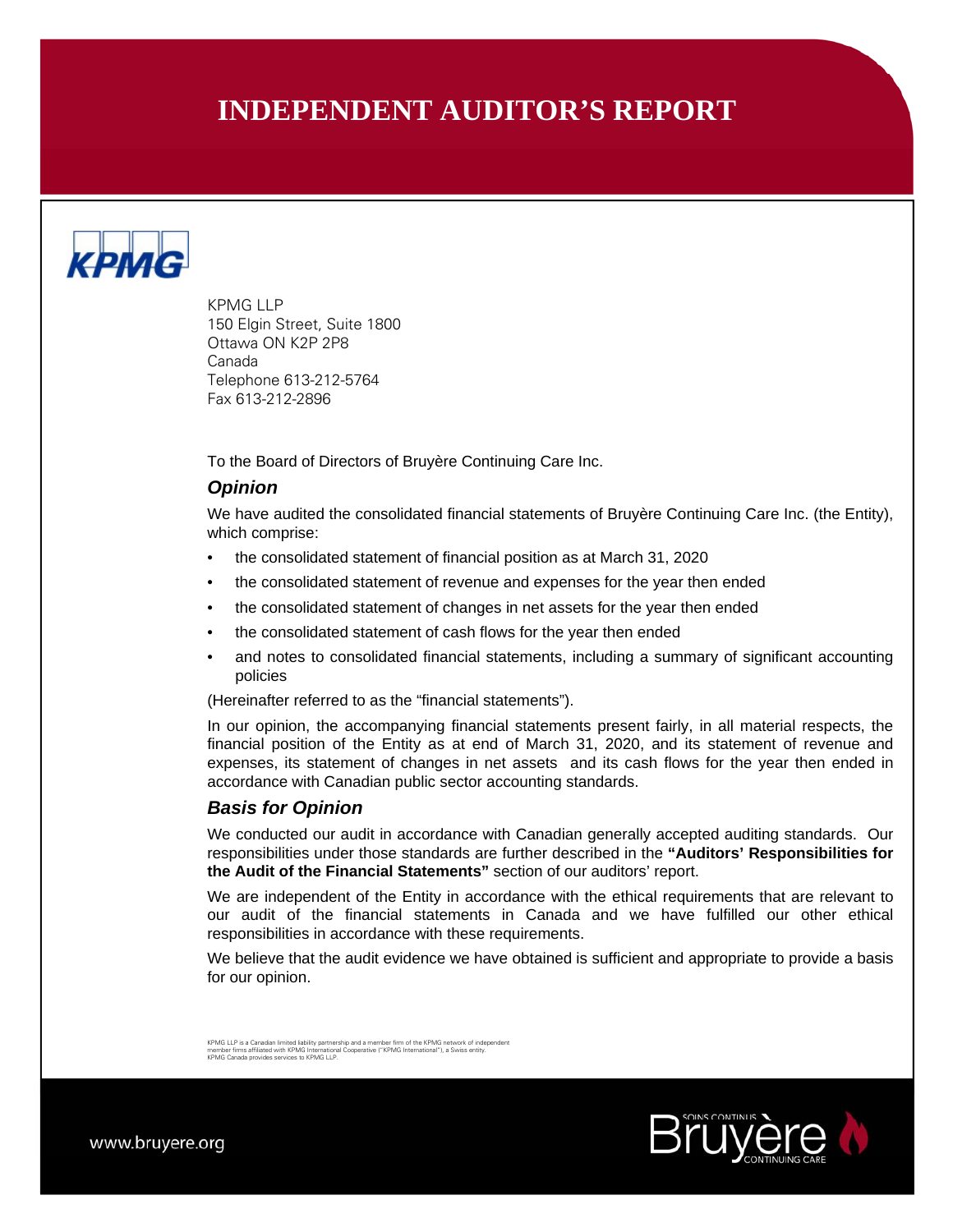# **INDEPENDENT AUDITOR'S REPORT (continued)**



Page 2

# *Other Matter*

The financial statements for the year ended March 31, 2019 were audited by another auditor who expressed an unmodified opinion on those financial statements on June 20, 2019.

# *Responsibilities of Management and Those Charged with Governance for the Financial Statements*

Management is responsible for the preparation and fair presentation of the financial statements in accordance with Canadian public sector accounting standards and for such internal control as management determines is necessary to enable the preparation of financial statements that are free from material misstatement, whether due to fraud or error.

In preparing the financial statements, management is responsible for assessing the Entity's ability to continue as a going concern, disclosing as applicable, matters related to going concern and using the going concern basis of accounting unless management either intends to liquidate the Entity or to cease operations, or has no realistic alternative but to do so.

Those charged with governance are responsible for overseeing the Entity's financial reporting process.

## *Auditors' Responsibilities for the Audit of the Financial Statements*

Our objectives are to obtain reasonable assurance about whether the financial statements as a whole are free from material misstatement, whether due to fraud or error, and to issue an auditors' report that includes our opinion.

Reasonable assurance is a high level of assurance, but is not a guarantee that an audit conducted in accordance with Canadian generally accepted auditing standards will always detect a material misstatement when it exists.

Misstatements can arise from fraud or error and are considered material if, individually or in the aggregate, they could reasonably be expected to influence the economic decisions of users taken on the basis of the financial statements.

As part of an audit in accordance with Canadian generally accepted auditing standards, we exercise professional judgment and maintain professional skepticism throughout the audit.

We also:

• Identify and assess the risks of material misstatement of the financial statements, whether due to fraud or error, design and perform audit procedures responsive to those risks, and obtain audit evidence that is sufficient and appropriate to provide a basis for our opinion.

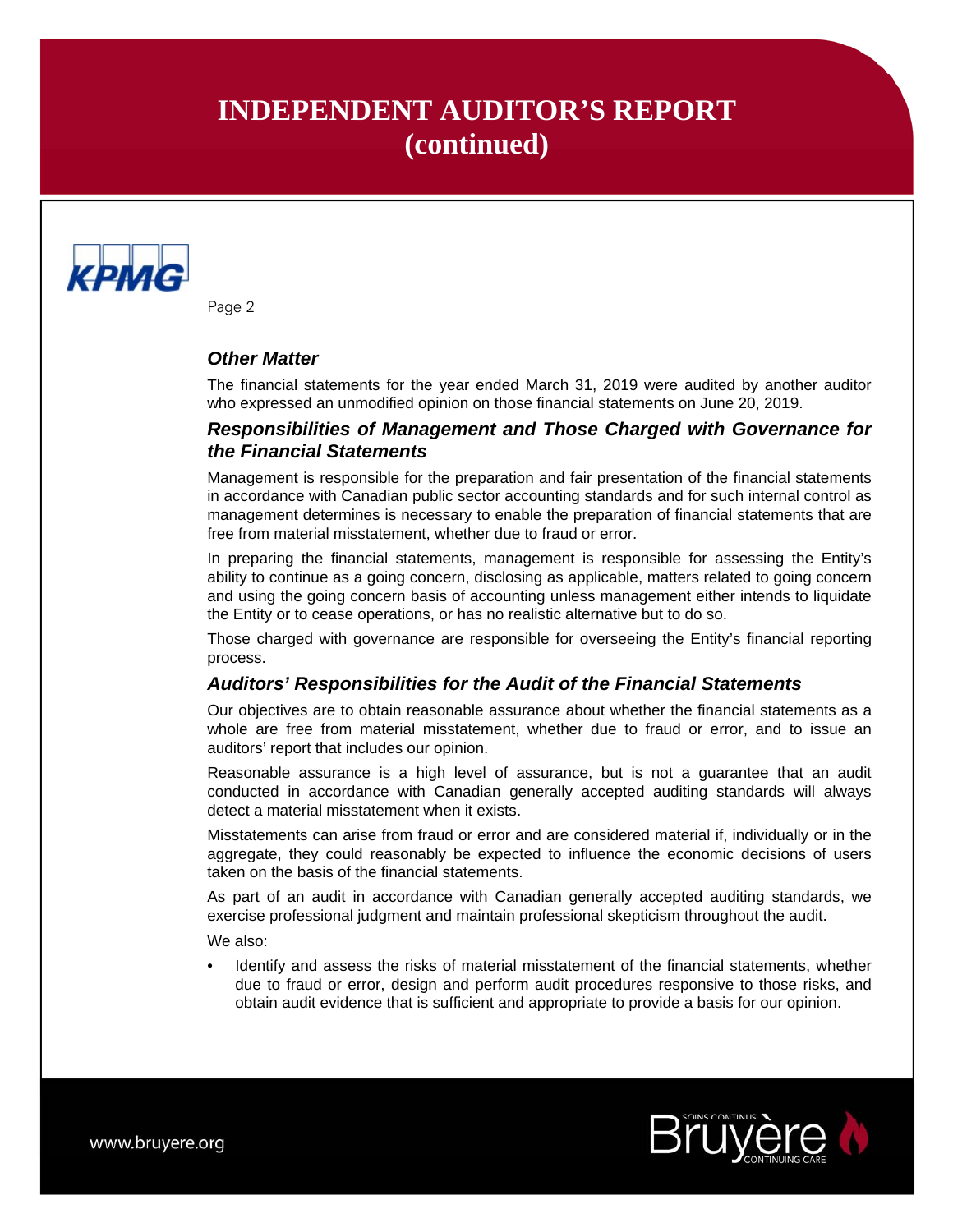# **INDEPENDENT AUDITOR'S REPORT (continued)**



Page 3

 The risk of not detecting a material misstatement resulting from fraud is higher than for one resulting from error, as fraud may involve collusion, forgery, intentional omissions, misrepresentations, or the override of internal control.

- Obtain an understanding of internal control relevant to the audit in order to design audit procedures that are appropriate in the circumstances, but not for the purpose of expressing an opinion on the effectiveness of the Entity's internal control.
- Evaluate the appropriateness of accounting policies used and the reasonableness of accounting estimates and related disclosures made by management.
- Conclude on the appropriateness of management's use of the going concern basis of accounting and, based on the audit evidence obtained, whether a material uncertainty exists related to events or conditions that may cast significant doubt on the Entity's ability to continue as a going concern. If we conclude that a material uncertainty exists, we are required to draw attention in our auditors' report to the related disclosures in the financial statements or, if such disclosures are inadequate, to modify our opinion. Our conclusions are based on the audit evidence obtained up to the date of our auditors' report. However, future events or conditions may cause the Entity to cease to continue as a going concern.
- Evaluate the overall presentation, structure and content of the financial statements, including the disclosures, and whether the financial statements represent the underlying transactions and events in a manner that achieves fair presentation.
- Communicate with those charged with governance regarding, among other matters, the planned scope and timing of the audit and significant audit findings, including any significant deficiencies in internal control that we identify during our audit.
- Obtain sufficient appropriate audit evidence regarding the financial information of the entities or business activities within the group Entity to express an opinion on the financial statements. We are responsible for the direction, supervision and performance of the group audit. We remain solely responsible for our audit opinion.

 $KPMS$  11P

Chartered Professional Accountants, Licensed Public Accountants Ottawa, Canada June 25, 2020

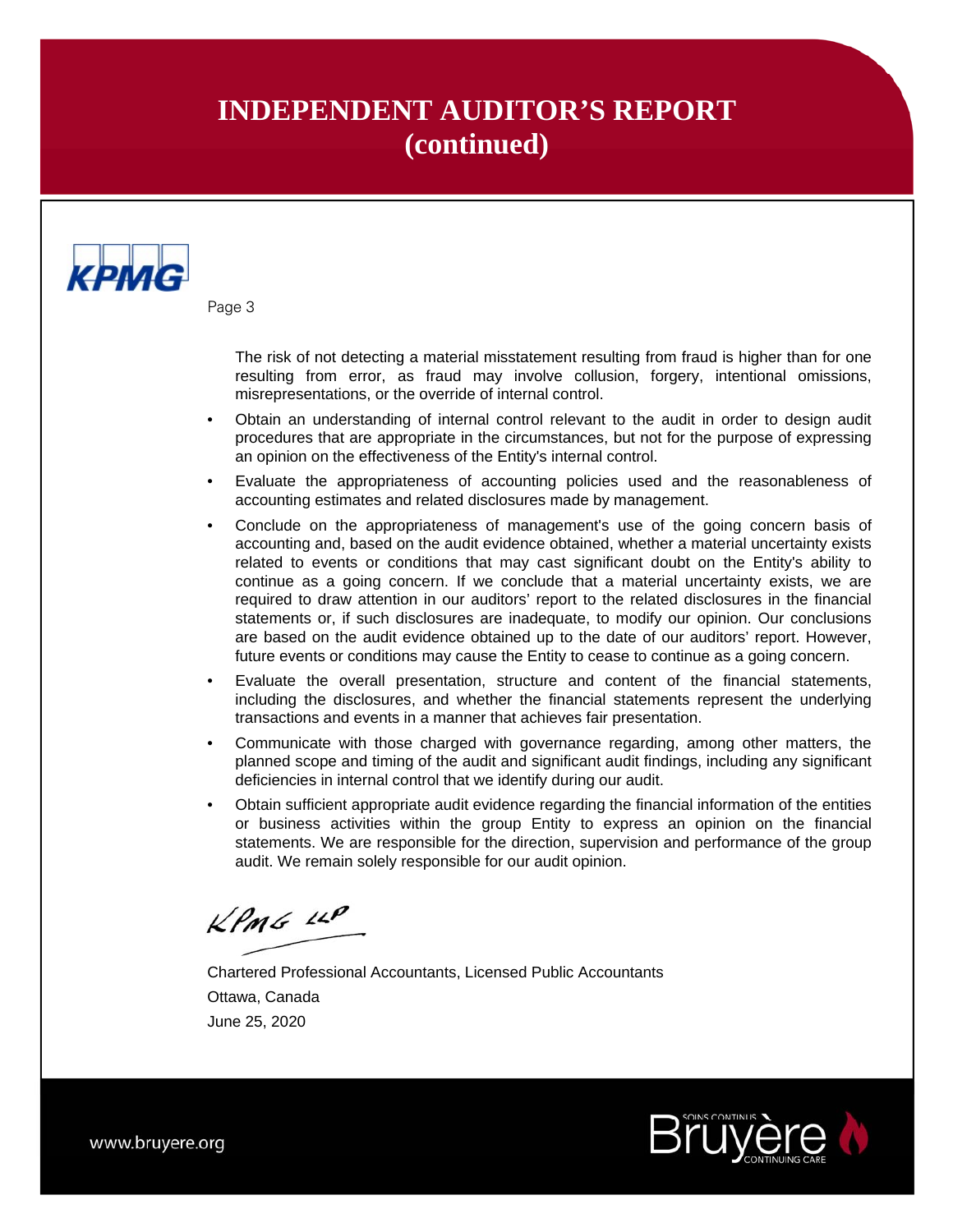# **CONSOLIDATED STATEMENT OF FINANCIAL POSITION**

|                                                                                                                      | <b>March 31, 2020</b><br>\$ | March 31, 2019<br>\$ |
|----------------------------------------------------------------------------------------------------------------------|-----------------------------|----------------------|
| <b>ASSETS</b>                                                                                                        |                             |                      |
| <b>Current assets</b>                                                                                                |                             |                      |
| Cash                                                                                                                 | 12,840,116                  | 11,631,982           |
| Accounts receivable<br>- Government                                                                                  | 1,761,616                   | 1,665,152            |
| - Patient service                                                                                                    | 2,005,612                   | 2,142,392            |
| - Other                                                                                                              | 1,553,690                   | 2,090,052            |
| Inventories [note 3]                                                                                                 | 844,842                     | 777,794              |
| Prepaid expenses                                                                                                     | 1,202,515                   | 690,043              |
| <b>Total current assets</b>                                                                                          | 20,208,391                  | 18,997,415           |
| Capital assets and equipment under capital lease [note 4]                                                            | 255, 147, 375               | 261,313,438          |
| Restricted cash [note 5]                                                                                             | 5,803,059                   | 4,999,579            |
| Trust assets [note 6]                                                                                                | 1,055,020                   | 1,019,489            |
|                                                                                                                      | 282, 213, 845               | 286,329,921          |
| <b>LIABILITIES AND NET ASSETS</b><br><b>Current liabilities</b><br>Accounts payable and accrued liabilities [note 7] | 31,178,411                  | 28,817,789           |
| Current portion of long-term debt and obligation [notes $8 \& 9$ ]                                                   | 1,548,932                   | 1,497,018            |
| Deferred revenue                                                                                                     | 381,337                     | 193,723              |
| <b>Total current liabilities</b>                                                                                     | 33,108,680                  | 30,508,530           |
| <b>Long-term liabilities</b>                                                                                         |                             |                      |
| Trust liabilities [note 6]                                                                                           | 1,055,020                   | 1,019,489            |
| Deferred contributions related to capital assets [note 10]                                                           | 154, 127, 924               | 155,673,852          |
| Long-term debt [note 8]                                                                                              | 53,297,982                  | 54,485,104           |
| Obligation under capital lease [note 9]                                                                              | 2,063,090                   | 2,424,900            |
| Post-employment benefits [note 14]                                                                                   | 2,331,300                   | 2,650,800            |
| Post-retirement benefits [note 14]                                                                                   | 5,045,000                   | 4,851,500            |
| <b>Total long-term liabilities</b>                                                                                   | 217,920,316                 | 221,105,645          |
| Commitments and contingencies [note 16]                                                                              |                             |                      |
| <b>Net assets</b>                                                                                                    |                             |                      |
| Invested in capital assets [note 11a]                                                                                | 46,818,452                  | 49,457,498           |
| Unrestricted (deficiency)                                                                                            | (16, 727, 657)              | (15,516,397)         |
| <b>Externally restricted</b>                                                                                         |                             |                      |
| Capital and contingency replacement fund [note 11c]                                                                  | 1,094,054                   | 774,645              |
| <b>Total net assets</b>                                                                                              | 31,184,849                  | 34,715,746           |
|                                                                                                                      | 282, 213, 845               | 286,329,921          |

*See accompanying notes to the financial statements* 

On behalf of the Board:

Plevaud

Chair: Louis Savoie Treasurer: Philippe Renaud

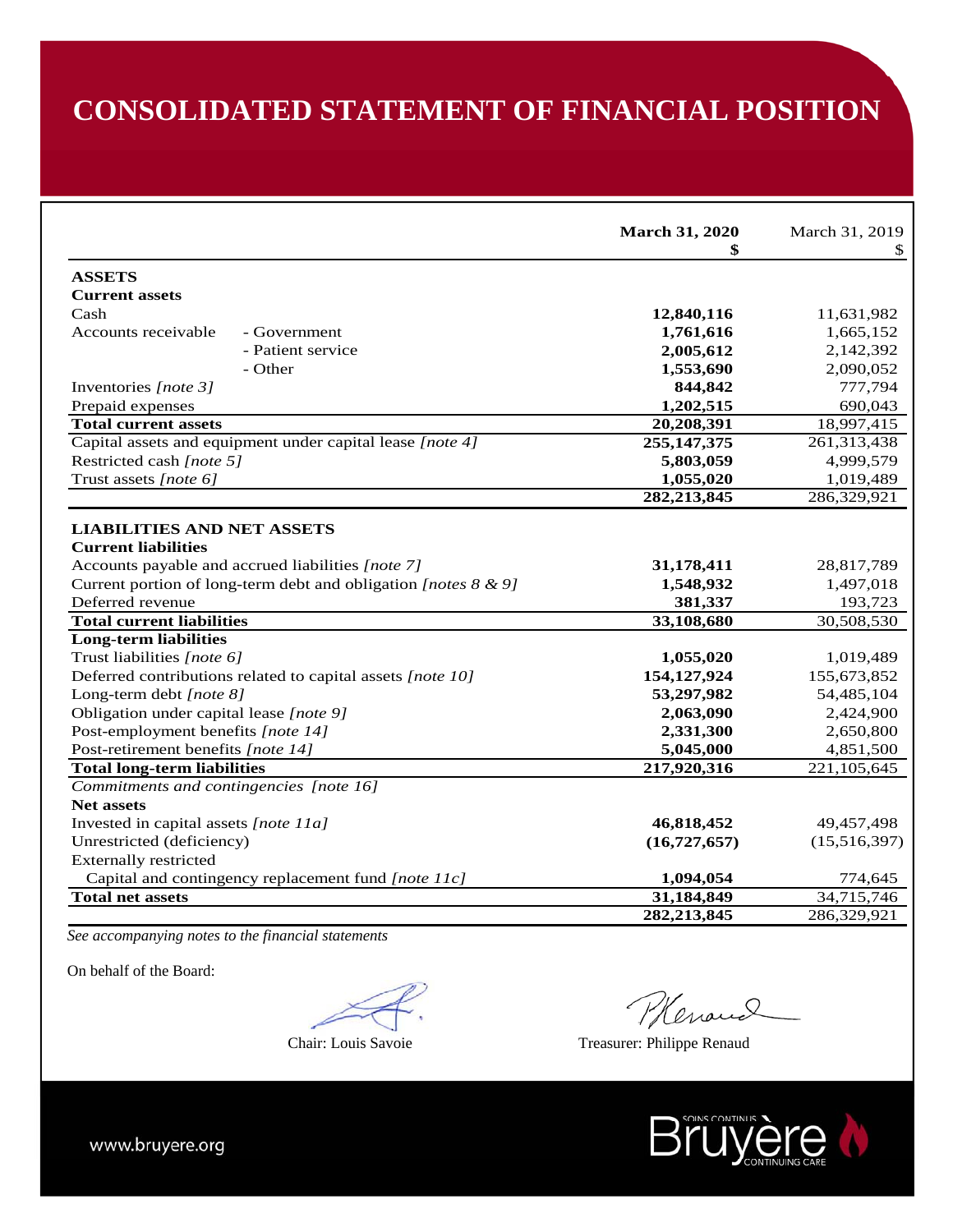# **CONSOLIDATED STATEMENT OF REVENUE AND EXPENSES**

#### **Year ended March 31**

|                                                                           | <b>Hospitals</b> | <b>LTC Homes</b> | Academic        | $\bf CSS$                       | <b>Village</b> | <b>Total 2020</b> | <b>Total 2019</b>       |
|---------------------------------------------------------------------------|------------------|------------------|-----------------|---------------------------------|----------------|-------------------|-------------------------|
|                                                                           |                  |                  | <b>Research</b> |                                 |                |                   |                         |
| <b>REVENUE</b>                                                            | \$               | \$               | \$              | \$                              | \$             | \$                | -\$                     |
| MOH / LTC / LHIN grants                                                   | 96,858,682       | 15,587,148       | 3,534,151       | 4,535,821                       | 73,530         | 120,589,332       | 117,936,883             |
|                                                                           | 6,220,755        |                  | 2,476,741       |                                 |                | 8,697,496         | 9,247,513               |
| Patient revenue from other payors                                         | 8,623,124        | 6,032,638        |                 |                                 |                | 14,655,762        |                         |
| Room differential and co-payment<br>Recoveries and miscellaneous revenue  |                  |                  |                 |                                 | –              |                   | 14,628,499<br>9,065,922 |
|                                                                           | 6,393,460        | 395,623          | 1,028,599       | 23,945                          | 715,094        | 8,556,721         |                         |
| Rental income                                                             | 466,214          | 62,703           |                 |                                 | 7,196,600      | 7,725,517         | 7,384,456               |
| Amortization of deferred contributions for major equipment and software   | 815,729          | 69,389           | 1,712           | 3,742                           | 3,090          | 893,662           | 732,304                 |
|                                                                           | 119,377,964      | 22,147,501       | 7,041,203       | 4,563,508                       | 7,988,314      | 161,118,490       | 158,995,577             |
| <b>EXPENSES</b>                                                           |                  |                  |                 |                                 |                |                   |                         |
| Salaries and wages                                                        | 75,952,772       | 12,858,728       | 4,019,965       | 3,297,155                       | 1,329,557      | 97,458,177        | 92,914,295              |
| Benefit contributions                                                     | 22,332,536       | 3,667,572        | 1,024,193       | 560,896                         | 309,169        | 27,894,366        |                         |
|                                                                           |                  |                  |                 |                                 |                |                   | 26,996,929              |
| Medical staff remuneration                                                | 1,369,420        | 82,624           | 567,010         |                                 |                | 2,019,054         | 1,820,060               |
| Supplies and other expenses                                               | 14,202,958       | 4,793,899        | 1,308,297       | 684,887                         | 2,270,271      | 23,260,312        | 23,408,906              |
| Medical and surgical supplies                                             | 2,037,707        | 677,756          | 58,512          | 5,109                           | 1,754          | 2,780,838         | 2,639,450               |
| Drugs and medical gases                                                   | 3,319,498        | 887              | 18,733          |                                 | 228            | 3,339,346         | 3,220,802               |
| Bad debts (recovery)                                                      | 95,518           | (20, 513)        |                 |                                 | $\overline{7}$ | 75,012            | 109,819                 |
| Banking charges and interest                                              | 48,610           |                  |                 |                                 | 1,009          | 49,619            | 47,322                  |
| Amortization of major equipment and software                              | 2,288,160        | 108,563          | 16,319          | 3,742                           | 8,210          | 2,424,994         | 2,444,863               |
| Rental and lease of equipment                                             | 216,216          | 4,476            | 28,174          | 11,719                          | 975            | 261,560           | 304,038                 |
|                                                                           | 121,863,395      | 22,173,992       | 7,041,203       | 4,563,508                       | 3,921,180      | 159,563,278       | 153,906,484             |
| Excess of revenue over expenses before the following items                | (2,485,431)      | (26, 491)        |                 |                                 | 4,067,134      | 1,555,212         | 5,089,093               |
| Amortization of deferred contributions of land improvement, building and  |                  |                  |                 |                                 |                |                   |                         |
| building service equipment                                                | (3,981,759)      | (873,206)        |                 |                                 | (236,720)      | (5,091,685)       | (4,946,261)             |
| Amortization of land improvement, building and building service equipment | 5,036,012        | 1,059,654        |                 | $\hspace{0.05cm}$               | 1,861,822      | 7,957,488         | 8,037,547               |
| Interest expense on long-term debt                                        |                  |                  |                 |                                 | 2,137,449      | 2,137,449         | 2,176,671               |
| Interest expense on obligation under capital lease                        | 82,857           |                  |                 |                                 |                | 82,857            | 93,773                  |
| Excess (deficiency) of revenue over expenses                              | (3,622,541)      | (212,939)        |                 | $\hspace{0.1mm}-\hspace{0.1mm}$ | 304,583        | (3,530,897)       | (272, 637)              |

*See accompanying notes to the consolidated financial statements*

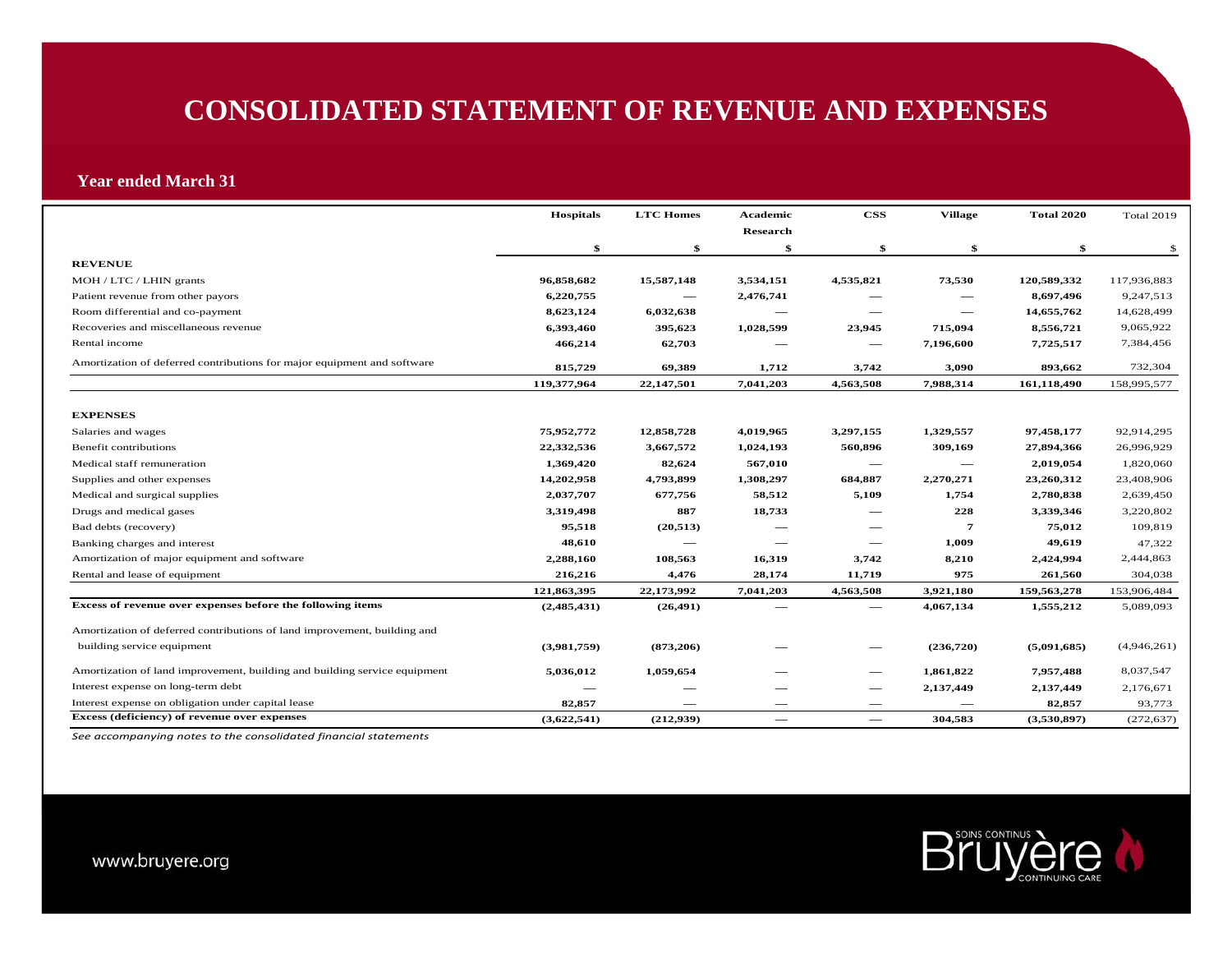# **CONSOLIDATED STATEMENT OF CHANGES IN NET ASSETS (DEFICIENCY)**

|                                                                          | <b>Externally restricted</b><br>Capital and<br>contingency<br>replacement fund | Invested in<br>capital assets | <b>Unrestricted</b><br>(deficiency) | 2020        | 2019       |
|--------------------------------------------------------------------------|--------------------------------------------------------------------------------|-------------------------------|-------------------------------------|-------------|------------|
| Net assets (deficiency), beginning of year                               | 774.645                                                                        | 49,457,498                    | (15,516,397)                        | 34,715,746  | 34,988,383 |
| Deficiency of revenue over expenses<br>Net change in net assets invested |                                                                                |                               | (3,530,897)                         | (3,530,897) | (272, 637) |
| in capital assets [note $11b$ ]                                          |                                                                                | (2,639,046)                   | 2,639,046                           |             |            |
| Transfer [note 11c]                                                      | 319,409                                                                        |                               | (319, 409)                          |             |            |
| Net assets (deficiency), end of year                                     | 1,094,054                                                                      | 46,818,452                    | (16, 727, 657)                      | 31,184,849  | 34,715,746 |

*See accompanying notes to the consolidated financial statements*

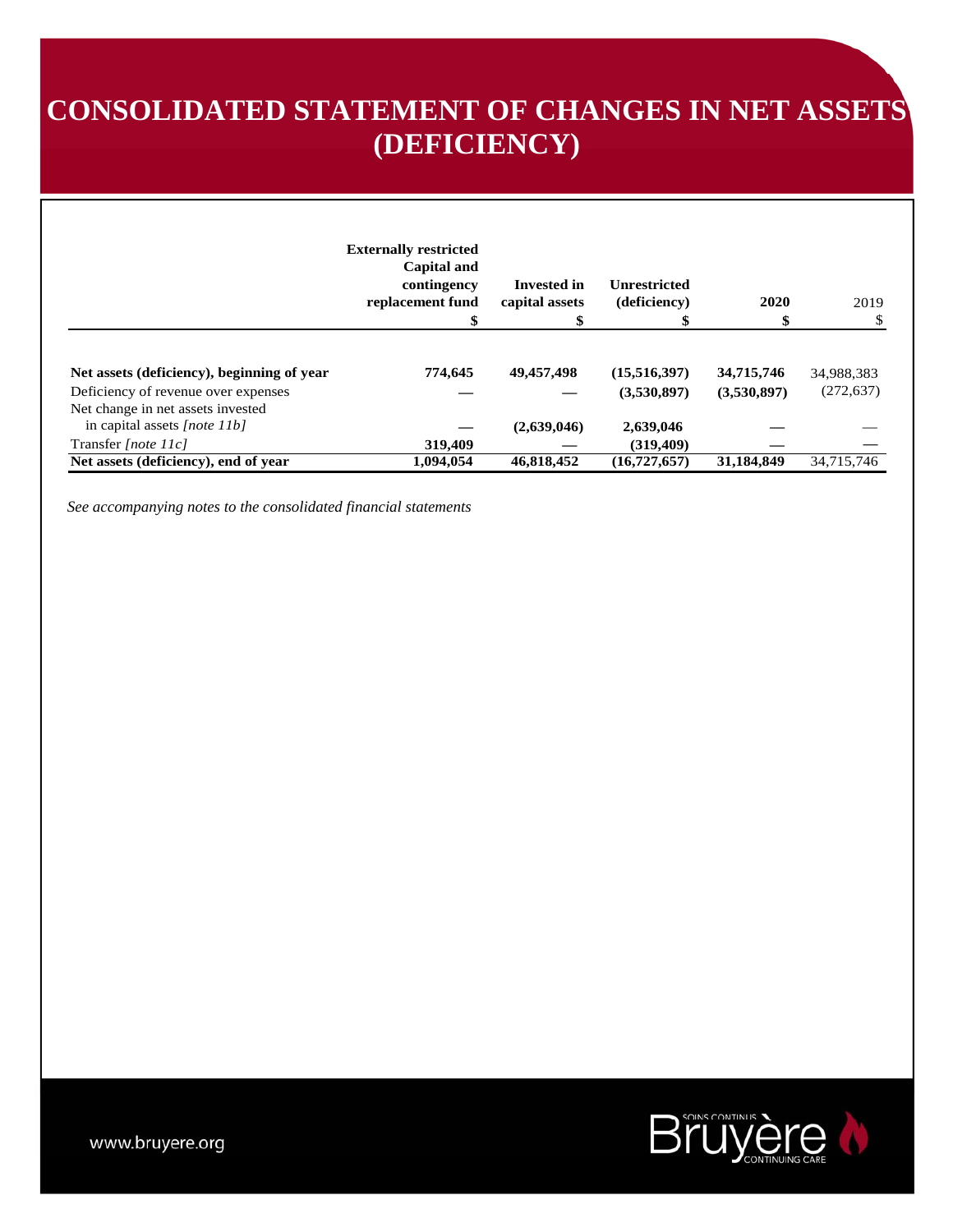# **CONSOLIDATED STATEMENT OF CASH FLOW**

# **Year ended March 31**

|                                                                  | 2020        | 2019        |
|------------------------------------------------------------------|-------------|-------------|
|                                                                  | \$          | \$          |
| <b>OPERATING ACTIVITIES</b>                                      |             |             |
| Deficiency of revenue over expenses                              | (3,530,897) | (272, 637)  |
| Change in deferred revenue                                       | 187,614     | (65,005)    |
| Add (deduct) items not affecting cash                            |             |             |
| Amortization of capital assets and equipment under capital lease | 10,382,482  | 10,482,410  |
| Amortization of deferred contributions related to capital assets | (5,985,347) | (5,678,565) |
| Post-employment benefits                                         | (319,500)   | 1,881       |
| Post-retirement benefits                                         | 193,500     | 481,300     |
|                                                                  | 927,852     | 4,949,384   |
| Changes in non-cash operating working capital items:             |             |             |
| Accounts receivable                                              | 576,678     | 871,700     |
| Inventories                                                      | (67, 048)   | (61,791)    |
| Prepaid expenses                                                 | (512, 472)  | 130,695     |
| Accounts payable and accrued liabilities                         | 1,806,984   | 205,195     |
| Cash provided by operating activities                            | 2,731,994   | 6,095,183   |
| <b>INVESTING ACTIVITIES</b>                                      |             |             |
| Increase of restricted cash                                      | (803, 480)  | (305, 341)  |
| Purchase of capital assets                                       | (4,216,419) | (3,094,666) |
| Change in payables related to purchase of capital assets         | 553,638     | (221,757)   |
| Cash used in investing activities                                | (4,466,261) | (3,621,764) |
|                                                                  |             |             |
| <b>FINANCING ACTIVITIES</b>                                      |             |             |
| Repayment of long-term debt                                      | (1,146,475) | (1,107,379) |
| Repayment of obligation under capital lease                      | (350, 543)  | (339, 627)  |
| Deferred contributions received for capital assets               | 4,439,419   | 2,351,601   |
| Cash provided by financing activities                            | 2,942,401   | 904,595     |
| Net increase in cash                                             | 1,208,134   | 3,378,014   |
| Cash, beginning of year                                          | 11,631,982  | 8,253,968   |
| Cash, end of year                                                | 12,840,116  | 11,631,982  |

*See accompanying notes to the financial statements*

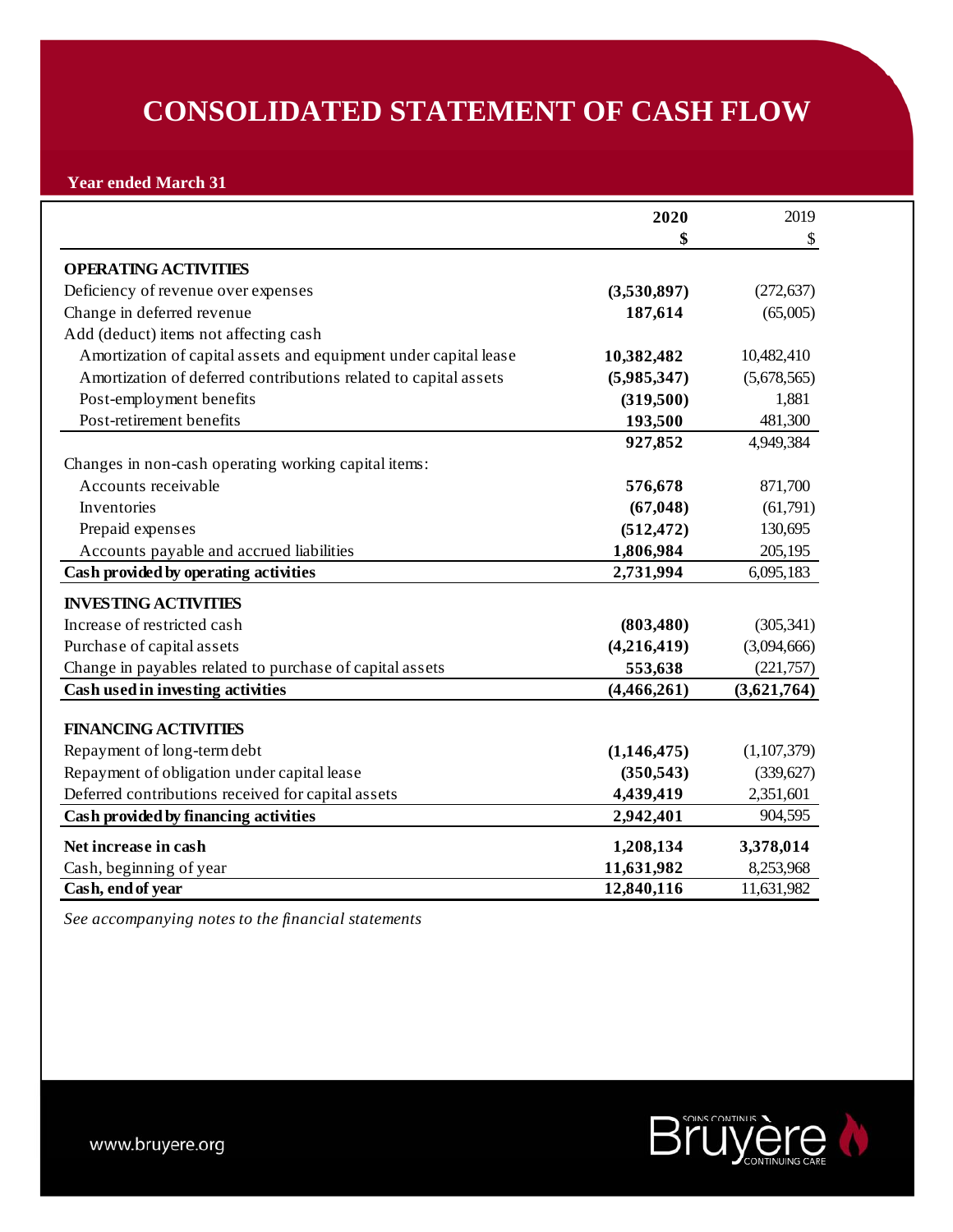### **Year ended March 31**

# **1. NATURE OF ENTITY**

Bruyère Continuing Care Inc. ["Bruyère"] was incorporated in April 1996 under the Corporations Act of Ontario and is a registered charity under the Income Tax Act. Inspired by its founder, Mother Élisabeth Bruyère, Bruyère is a Catholic health care organization committed to improving the quality of life of its patients and residents. Bruyère is sponsored by the Catholic Health Corporation of Ontario whose directors are Members of Bruyère.

Bruyère consists of Saint-Vincent Hospital ["SVH"] and Élisabeth Bruyère Hospital ["EBH"], which constitute the Bruyère Hospitals ["Hospitals"], the Saint-Louis Residence ["SLR"] and the Élisabeth Bruyère Residence ["EBR"] which constitute the Long-term Care Homes ["LTC Homes"], Community Support Services ["CSS"], Bruyère Village ["Village"] and Academic Research ["AR"]. Under the umbrella of AR includes both the Family Health Team and Diabetes Education Program which were incorporated under the name Bruyère Academic Family Health Team ["BAFHT"] on December 28, 2018.

## **2. SIGNIFICANT ACCOUNTING POLICIES**

Bruyère is controlled by the Province of Ontario and is deemed to be a government not-for-profit organization under the Canadian public sector accounting standards. The consolidated financial statements have been prepared by management in accordance with Canadian Public Sector Accounting Standards for Government not-for-profit organizations ["PSAS-GNPO"] and include the following significant accounting policies:

### **Basis of presentation**

The consolidated financial statements include the accounts of Bruyère and BAFHT. Intercompany balances and transactions between the entities have been eliminated from the consolidated financial statements.

### **Financial instruments**

The classification of financial instruments is as follows:

#### **Asset / Liability**

| Cash                                     | Fair value     |
|------------------------------------------|----------------|
| Trust assets                             | Fair value     |
| Restricted cash                          | Fair value     |
| Accounts receivable                      | Amortized cost |
| Accounts payable and accrued liabilities | Amortized cost |
| Trust liabilities                        | Fair value     |
| Long-term debt                           | Amortized cost |
| Obligation under capital lease           | Amortized cost |

This fair value option is available for any instrument, upon an irrevocable designation made on initial recognition.

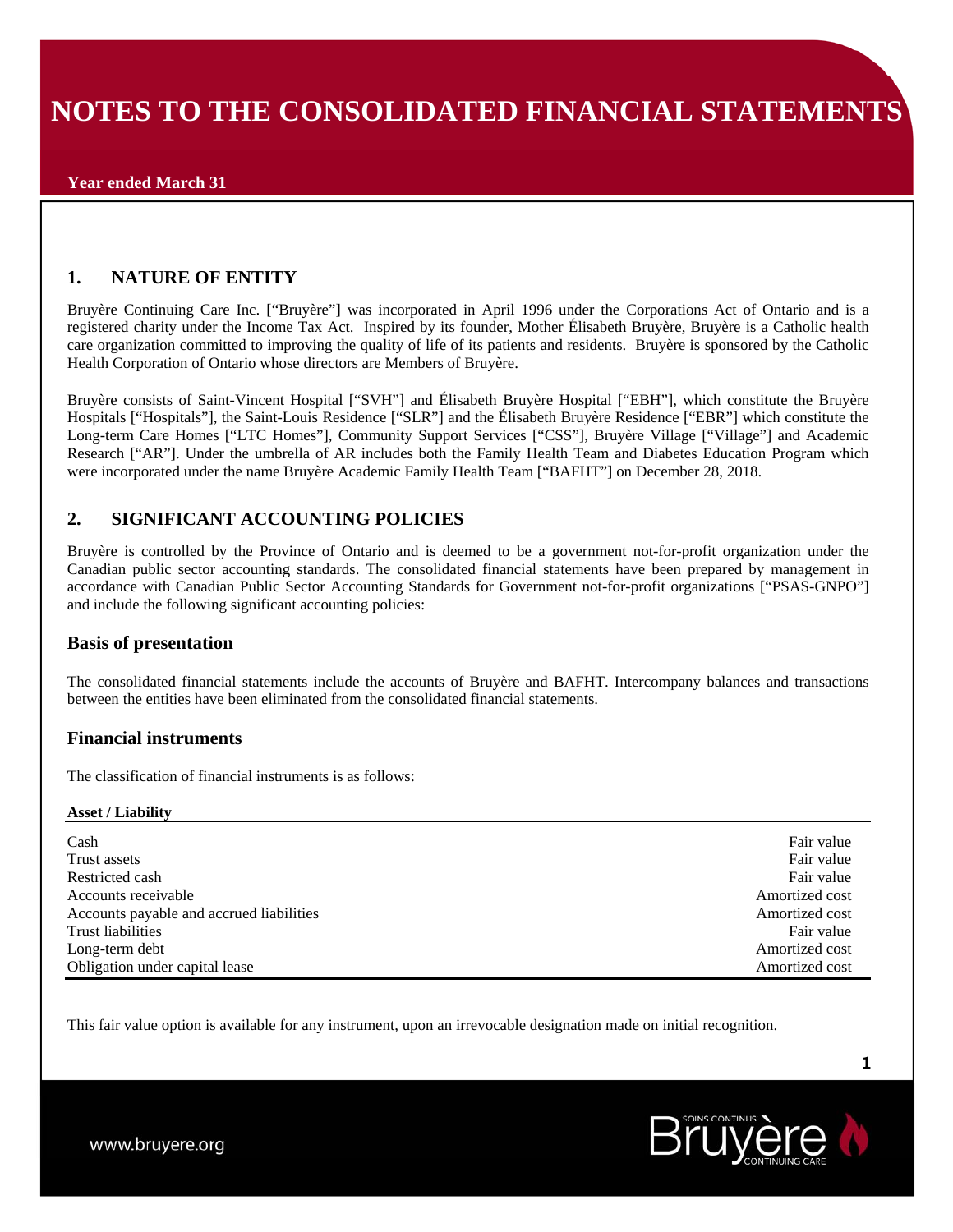# **2. SIGNIFICANT ACCOUNTING POLICIES (continued)**

An impairment loss is measured as the difference between the current carrying amount of the asset and the highest amount the entity expects to collect through the present value of future cash flows, the sale of the financial asset on the consolidated statement of financial position date and collection of collateral. Financial assets are assessed for impairment on an annual basis. When a loss is determined to be other than temporary, the amount of loss is reported in the statement of operations.

Transaction costs are expensed as incurred.

## **Revenue recognition**

Bruyère follows the deferral method of accounting for contributions, which include donations and government grants.

*Hospitals*: EBH and SVH hospitals are funded by the Champlain Local Health Integration Network ["LHIN"] under the Public Hospitals Act and associated regulations. The funding is the object of a Service Accountability Agreement ["H-SAA"] which together with the Act, puts limits on the use of the funding. Bruyère is responsible for any deficit or surpluses. Once the accountability obligations have been met, surpluses can be recorded in Net Assets.

*LTC Homes*: EBR and SLR homes consist of 269 beds [EBR - 71 beds; RSL - 198 beds] facility funded by the LHIN under the Long Term Care Homes Act and regulations thereof. The funding is the object of a Long-Term Care Home Service Accountability Agreement – Multi Homes ["L-SAA EBR" and "L-SAA RSL"] which together with the Act, puts limits on the use of the funding. The use of funds is allocated by specific envelopes that restrict its use and unused funds are subject to repayment. Bruyère is responsible for any deficit or surpluses in controlled envelopes that are returned to the Champlain LHIN, except for the Other Accommodation envelope which can be recorded in Net Assets.

*Academic Research:* Academic Research supports an academic environment for the training of physicians, medical students and other allied health students in a family medicine setting. The Academic Research also provides financial support to the Bruyère Research Institute. The Academic Research is responsible for any deficit or surpluses which can be recorded in Net Assets.

On December 28th, 2018, both the Family Health Team and Diabetes Education Program were incorporated under the name of BAFHT. All assets and liabilities, statement of financial position of this corporation are consolidated within the Bruyère Continuing Care Inc. consolidated financial statements as Bruyère controls the organization.

*CSS*: Bruyère operates Community Support Services programs that are funded by the LHIN under the Local Health System Integration Act and regulations thereof. The funding is the object of a Multi-Sector Service Accountability Agreement ["M-SAA"] which together with the Act, puts limits on the use of the funding. Any surpluses are the object of repayments to the LHIN and deficits are the responsibility of Bruyère.

*Bruyère Village***:** The Village provides a continuum of services, bridging the gap between independent living and long-term care. The Village offers 78 units for independent living, 45 of which are affordable housing funded under the Canada / Ontario Affordable Housing Plan. In addition to the 78 units, another 149 units are fully assisted living apartments partially funded by the LHIN. Bruyère is responsible for any deficit or surpluses which can be recorded in Net Assets.

Unrestricted contributions are recognized as revenue when received or receivable if the amount to be received can be reasonably estimated and collection is reasonably assured.

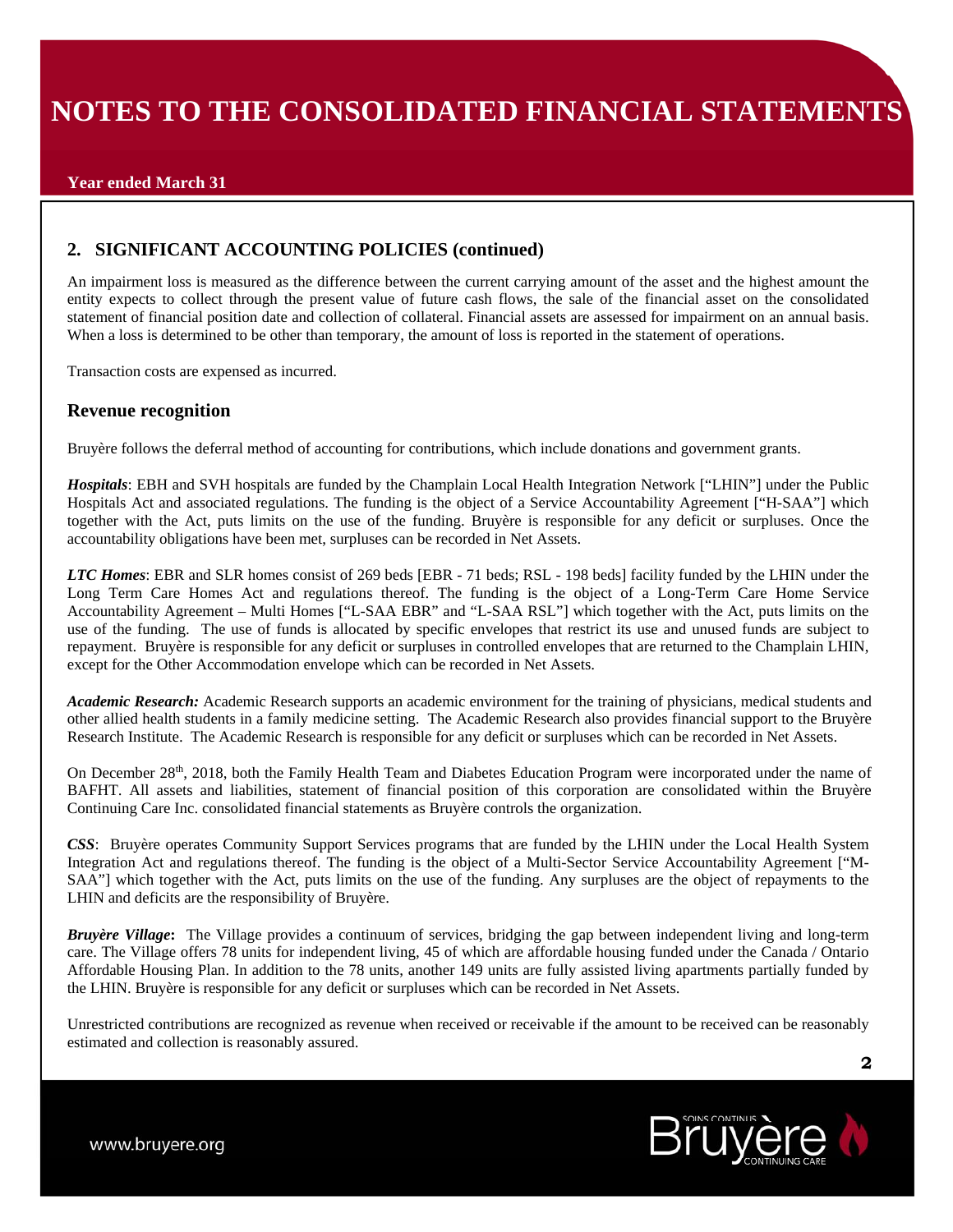## **Year ended March 31**

## **2. SIGNIFICANT ACCOUNTING POLICIES (continued)**

Externally restricted contributions are deferred and recognized as revenue in the year in which the related expenses are incurred.

Restricted investment income earned on unspent capital contributions is recognized as an increase in deferred contributions related to capital assets. Unrestricted investment income is recognized as revenue when earned and presented under recoveries and miscellaneous revenue.

Service revenues are recognized when the related service is provided.

Related party transactions in the normal course of operations are recorded at the exchange amount.

### **Contributed services**

A substantial number of volunteers contribute a significant amount of their time each year to assist Bruyère in carrying out its services. Because of the difficulty of determining the fair value, contributed services are not recognized in the consolidated financial statements.

### **Contributed capital assets**

Contributions received in the form of capital assets that will be amortized are deferred and recognized as revenue on the same basis as the amortization expense related to the contributed capital assets. Contributions received in the form of capital assets that will not be amortized are recognized as a direct increase in net assets.

#### **Inventories**

Retail pharmacy's inventories are valued at the lower of weighted average cost and net realizable value. Other inventories are valued at the lower of weighted average cost and replacement cost.

### **Capital assets**

Capital assets are recorded at cost and amortized on a straight-line basis using the following rates:

| Land                           | Not amortized due to its infinite life. |
|--------------------------------|-----------------------------------------|
| Land improvements              | $5 - 25$ years                          |
| <b>Building</b>                | $20 - 40$ years                         |
| Building service and equipment | $5 - 20$ years                          |
| Equipment under capital lease  | 20 years                                |
| Major equipment                | $5 - 25$ years                          |
| Software                       | 5 years                                 |

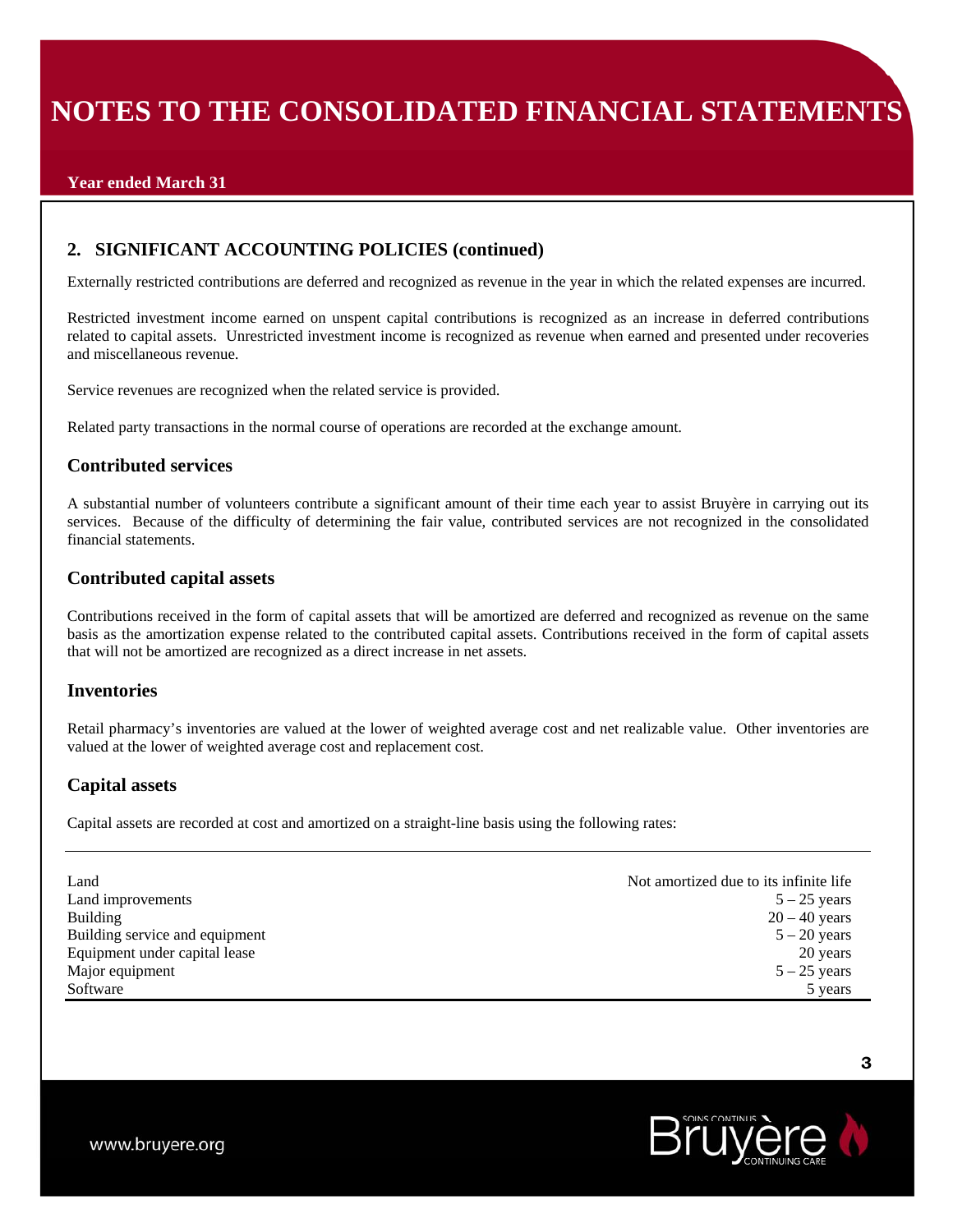# **2. SIGNIFICANT ACCOUNTING POLICIES (continued)**

Construction in progress and software under development are not amortized until the projects are complete and the assets are put into use.

Bruyère capitalizes interest costs incurred during the construction of its projects.

### **Trust funds**

Bruyère holds resources and makes disbursements on behalf of various unrelated individuals or groups. Bruyère has no discretion over such transactions. Bruyère also administers trust funds on behalf of patients and pursuant to trust agreements, which are subject to restrictions. Resources received in connection with such trust funds are reported as trust assets and liabilities. Transactions related to these funds are not reported as revenue or expenses of Bruyère.

## **Impairment of long-lived assets**

Long-lived assets are reviewed for impairment whenever events or changes in circumstances indicate that their carrying amount may not be recoverable. An impairment loss is recognized when the asset no longer has long-term service potential. The amount of the impairment loss is determined as the excess of the carrying value of the asset over its residual value.

### **Post-employment and post-retirement benefits**

Bruyère provides defined retirement and other futures benefits for substantially all retirees and employees. These future benefits include life insurance and health care benefits. Bruyère accrues its obligations for employee benefit plans as the employees render the services necessary to earn the benefits. The cost of post-employment and post-retirement benefits earned by employees is actuarially determined using the projected benefit method pro-rated on service and management's best estimate of the discount rate, retirement ages of employees, expected health care costs and other actuarial factors. The accrued benefit obligation is measured for accounting purposes as at March 31st. Actuarial gains and losses arising in a year are amortized into future years' expenses over the average remaining service period of active employees. Past service costs arising from a plan amendment are recognized as incurred. The average remaining service period of the active employees covered by benefit plans is 11 years [2019 – 11 years].

Bruyère is an employer member of the Healthcare of Ontario Pension Plan ["HOOPP"], which is a multi-employer defined benefit pension plan. Bruyère has adopted defined contribution plan accounting principles for the Plan because insufficient information is available to apply defined benefit plan accounting principles.

### **Foreign currency translation**

Transactions in foreign currencies are translated into Canadian dollars at the rate of exchange in effect at the transaction date. Monetary assets and liabilities denominated in foreign currencies are adjusted to reflect the rates of exchange in effect at the consolidated statement of financial position date.

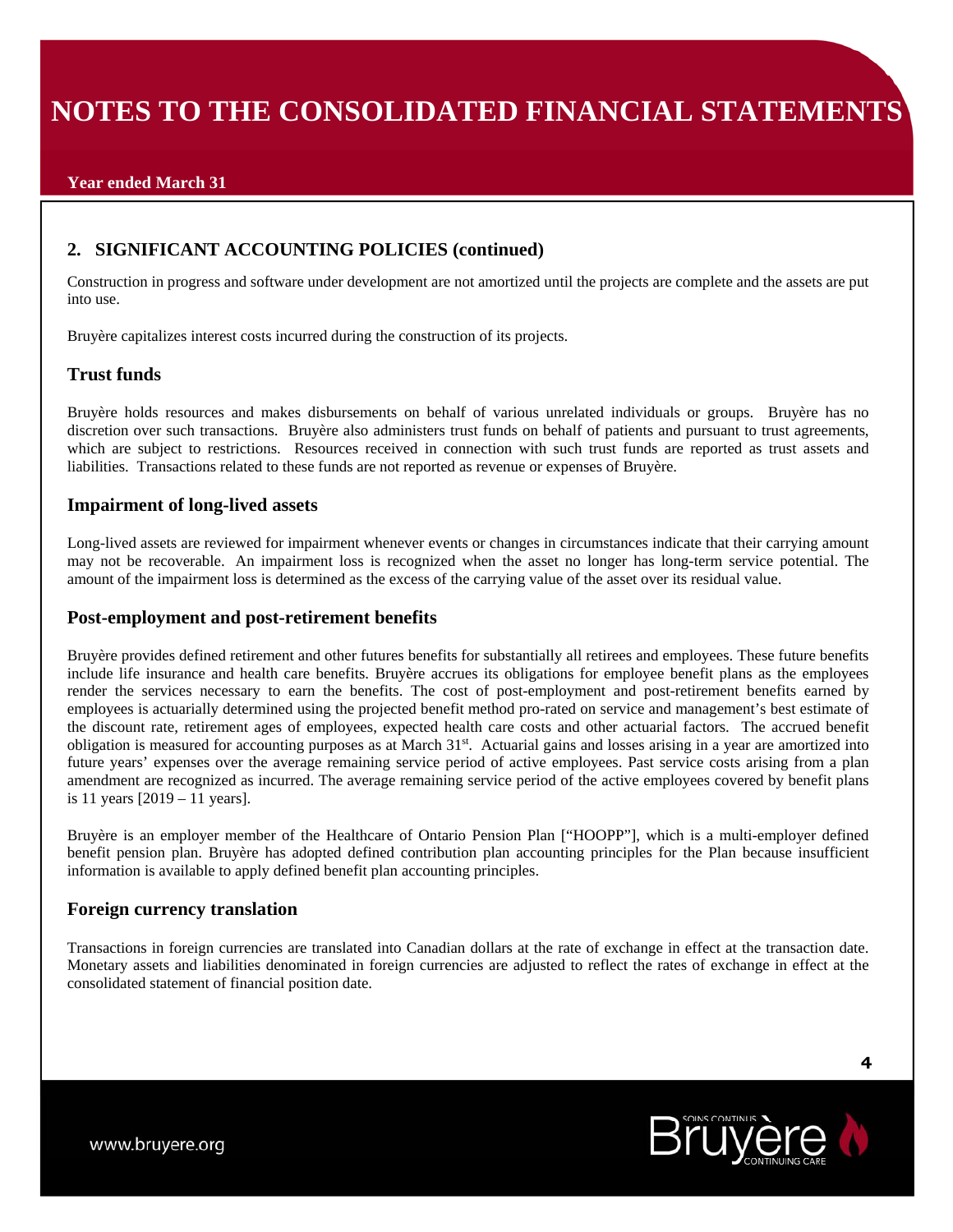## **Year ended March 31**

# **2. SIGNIFICANT ACCOUNTING POLICIES (continued)**

### **Use of estimates**

The preparation of consolidated financial statements in accordance with PSAS-GNPO requires management to make estimates and assumptions that affect the reported amounts of assets and liabilities and disclosure of contingent assets and liabilities as at the date of the consolidated financial statements and the reported amounts of revenue and expenses during the reporting period. The more significant areas requiring the use of estimates include the estimated useful life of capital assets, the fair market value of contributed capital assets, recoverability of receivables, the amount of certain accrued liabilities, potential retroactive union settlements as well as the assumptions underlying the post-employment benefits and post-retirement benefits calculations. Actual results could differ from these estimates.

## **3. INVENTORIES**

Inventories consists primarily of drugs, medical and surgical supplies. The amount recognized as an expense during the year was \$6,128,257 [2019 - \$5,848,914].

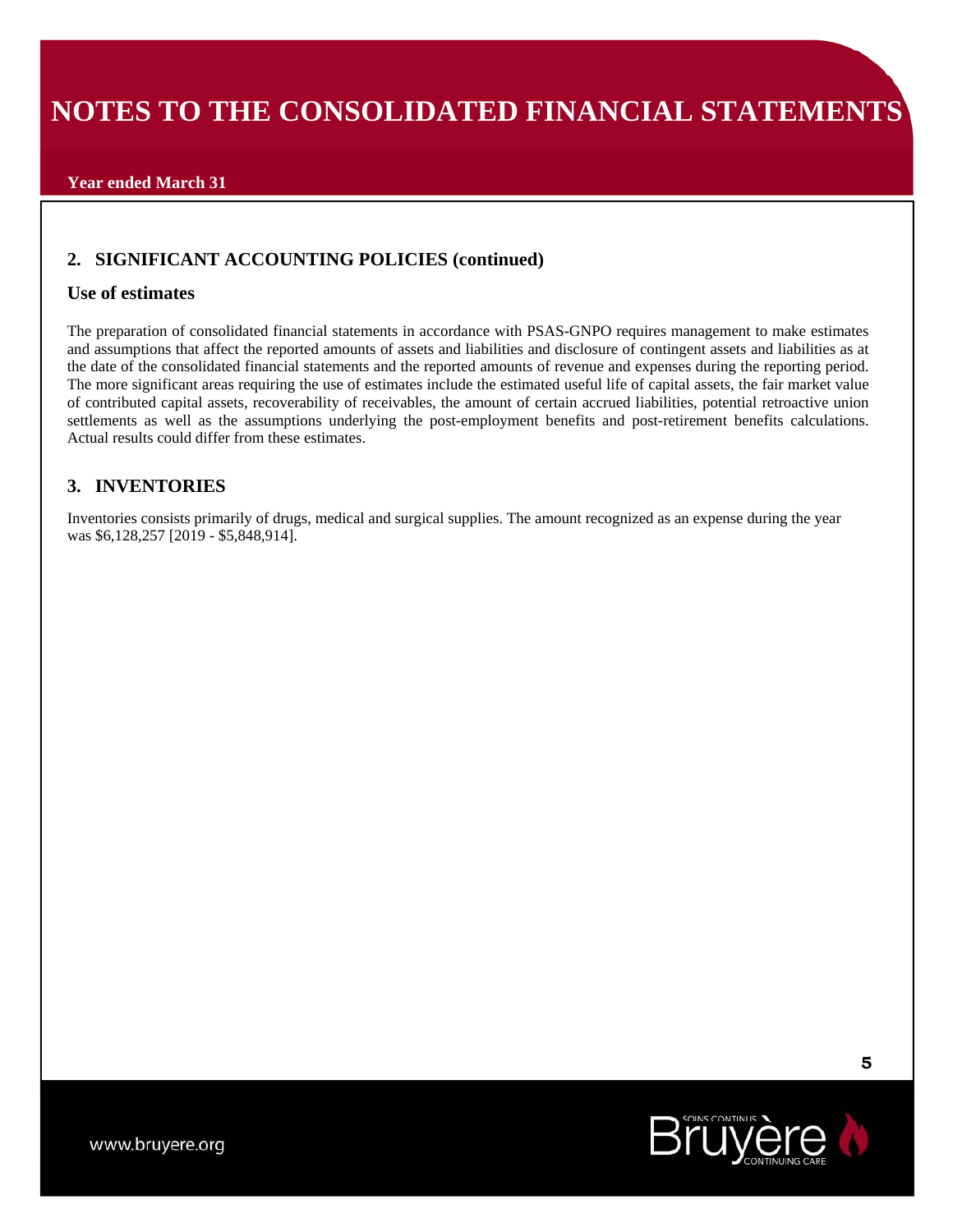## **Year ended March 31**

# **4. CAPITAL ASSETS AND EQUIPMENT UNDER CAPITAL LEASE**

|                               |             | <b>March 31, 2020</b> |                 |
|-------------------------------|-------------|-----------------------|-----------------|
|                               |             | <b>Accumulated</b>    | <b>Net Book</b> |
|                               | Cost        | Amortization          | <b>Value</b>    |
|                               | \$          | ъ                     | \$              |
| Land                          | 41,742,729  |                       | 41,742,729      |
| Land improvements             | 295,537     | 161,626               | 133,911         |
| <b>Building</b>               | 216,531,537 | 26,493,620            | 190,037,917     |
| Building service equipment    | 19,283,357  | 4,329,087             | 14,954,270      |
| Construction in progress      | 758,052     |                       | 758,052         |
| Major equipment               | 46,681,965  | 43,621,068            | 3,060,897       |
| Software                      | 16,624,518  | 14,915,949            | 1,708,569       |
| Software under development    |             |                       |                 |
| Equipment under capital lease | 3,056,700   | 305,670               | 2,751,030       |
|                               | 344,974,395 | 89,827,020            | 255, 147, 375   |

|                               |             | <b>March 31, 2019</b> |                 |
|-------------------------------|-------------|-----------------------|-----------------|
|                               |             | <b>Accumulated</b>    | <b>Net Book</b> |
|                               | Cost        | Amortization          | <b>Value</b>    |
|                               | \$          | \$                    | \$              |
| Land                          | 41,742,729  |                       | 41,742,729      |
| Land improvements             | 295.537     | 149.940               | 145.597         |
| Building                      | 214,847,697 | 20,048,390            | 194,799,307     |
| Building service equipment    | 18,236,122  | 2,981,352             | 15,254,770      |
| Construction in progress      | 1,101,557   |                       | 1,101,557       |
| Major equipment               | 45,554,260  | 42,854,883            | 2,699,377       |
| Software                      | 14,835,796  | 13,257,138            | 1,578,658       |
| Software under development    | 1,087,578   |                       | 1,087,578       |
| Equipment under capital lease | 3,056,700   | 152,835               | 2,903,865       |
|                               | 340.757.976 | 79.444.538            | 261,313,438     |

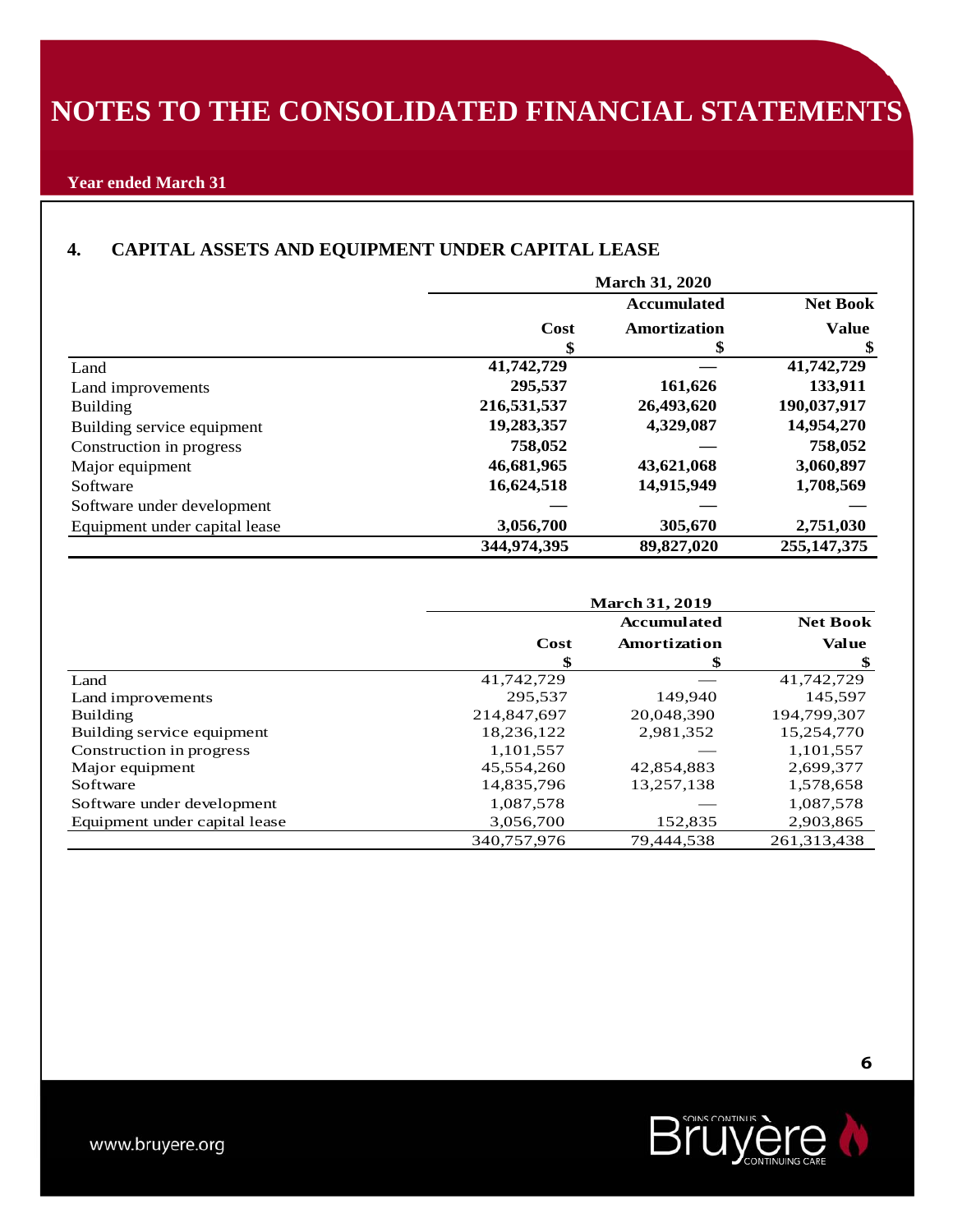# **5. RESTRICTED CASH**

Restricted cash for long-term obligations reflects Bruyère's practice to designate assets required for future obligations, as follows:

|                                                      | <b>March 31, 2020</b> | March 31, 2019 |
|------------------------------------------------------|-----------------------|----------------|
|                                                      | S                     |                |
| Unspent capital contributions [note 10]              | 2,709,005             | 2,224,934      |
| Capital and contingency replacement funds [note 11c] | 1,094,054             | 774,645        |
| Restricted Cash - Bruyere Village                    | 2,000,000             | 2,000,000      |
|                                                      | 5,803,059             | 4,999,579      |

Bruyère is obligated to restrict excess cash flows generated by the Village up to the amount of \$2 million. The usage of these funds in the debt service reserve account is subject to Ontario Infrastructure Lands Corporation ["IOLC"] consent and approval.

# **6. TRUST ASSETS AND LIABILITIES**

Trust assets and liabilities represent the aggregate balance of cash held for third parties. Changes in the trust balance for the year are as follows:

|                                        | <b>March 31, 2020</b> | March 31, 2019 |
|----------------------------------------|-----------------------|----------------|
| Balance, beginning of year             | 1,019,489             | 992,602        |
| Contributions received during the year | 605,903               | 657,771        |
| Disbursements made during the year     | (655, 819)            | (675,502)      |
| <b>Transfers</b>                       | 85,447                | 44,618         |
| Balance, end of year                   | 1,055,020             | 1,019,489      |

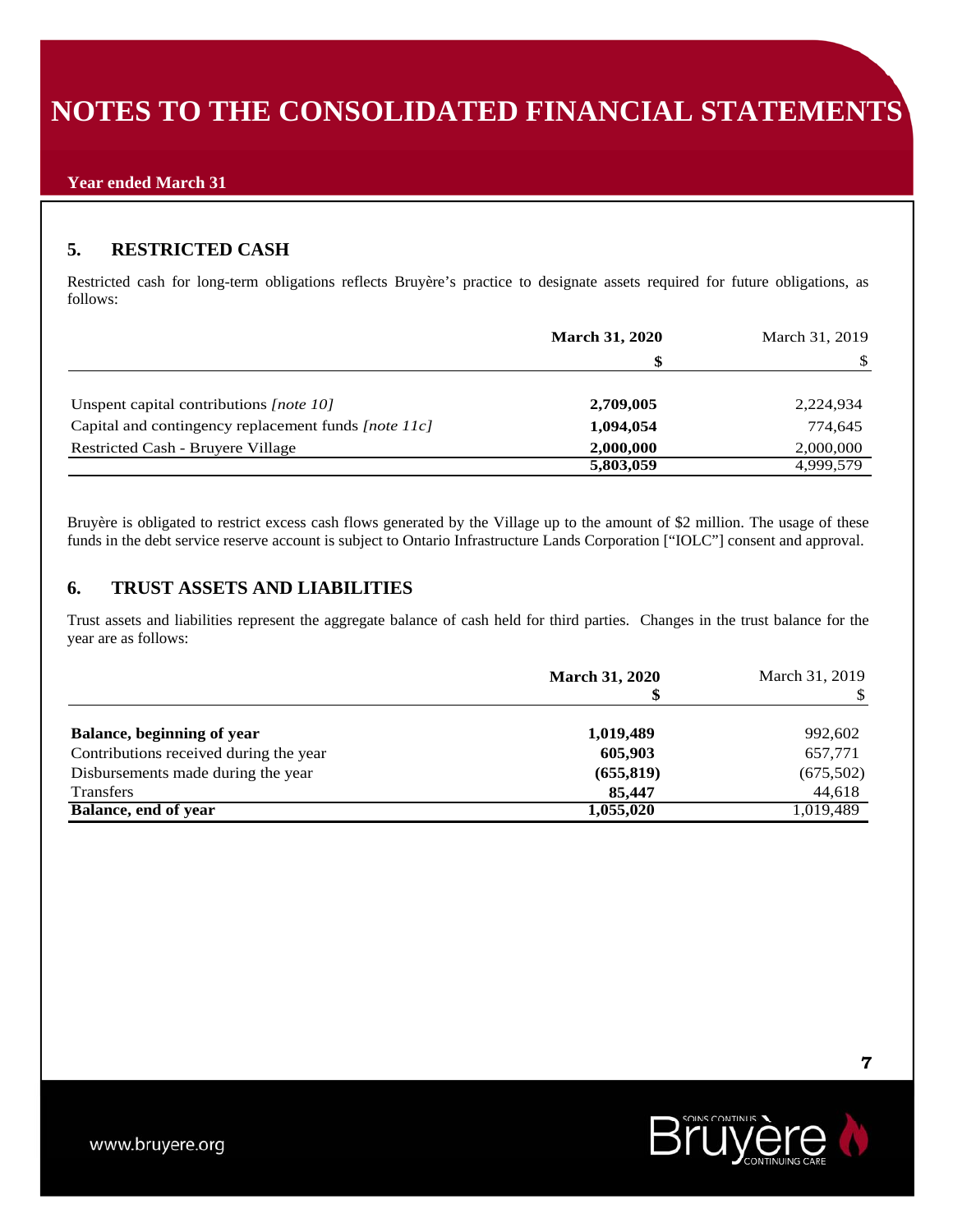## **Year ended March 31**

# **7. ACCOUNTS PAYABLE AND ACCRUED LIABILITIES**

|                                                | <b>March 31, 2020</b> | March 31, 2019 |
|------------------------------------------------|-----------------------|----------------|
|                                                |                       |                |
| Accounts payable related to vendors            | 12,244,359            | 11,625,979     |
| Employee/employer remittances payable          | 3,329,616             | 3,177,975      |
| Accrued salaries & wages - general             | 3,278,680             | 2,463,315      |
| Accrued salaries $&$ wages - under negotiation | 2,077,737             | 2,026,261      |
| Vacation benefits payable                      | 8,541,608             | 8,021,003      |
| Other accrued benefits                         | 892,241               | 567,235        |
| Other accrued liabilities                      | 814,170               | 936,021        |
|                                                | 31,178,411            | 28,817,789     |

The amount of payables related to purchase of capital assets as at March 31, 2020 amounts to \$1,309,806 [2019 - \$756,168].

# **8. LONG-TERM DEBT**

|                                        | <b>March 31, 2020</b> | March 31, 2019 |
|----------------------------------------|-----------------------|----------------|
|                                        |                       |                |
| Village Debenture - Phase II           | 41,293,599            | 42,153,277     |
| Village Debenture - Phase I            | 12,691,505            | 12,858,302     |
|                                        | 53,985,104            | 55,011,579     |
| SCO loan                               | 500,000               | 620,000        |
| Total long-term debt                   | 54,485,104            | 55,631,579     |
| Less current portion of long-term debt | (1,187,122)           | (1,146,475)    |
|                                        | 53,297,982            | 54,485,104     |

The repayments of capital of the long-term debt for the next five years are as follow:

|                                             | ¢         |
|---------------------------------------------|-----------|
| 2021                                        | 1,187,122 |
| 2022                                        | 1,229,382 |
|                                             | 1,273,320 |
| $\begin{array}{c} 2023 \\ 2024 \end{array}$ | 1,319,002 |
| 2025                                        | 1,266,497 |
|                                             |           |

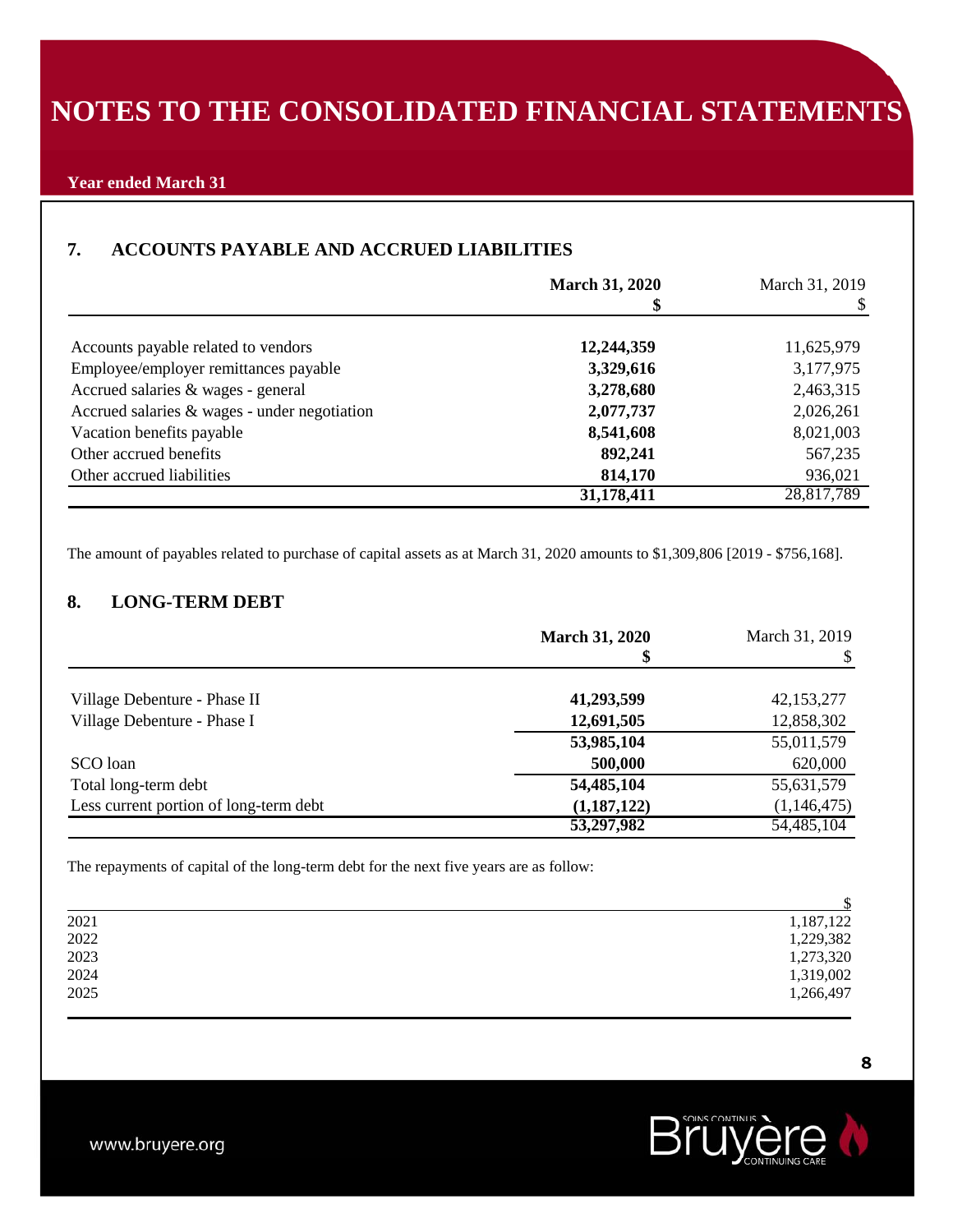### **Year ended March 31**

## **8. LONG-TERM DEBT (continued)**

## **Financing agreement – Bruyère Village**

Through fiscal years 2012-2016, Bruyère entered into financing agreements ["Village Construction Loan"] for the construction of the Bruyère Village ["Phase I" and "Phase II"] with IOLC for a total of \$57,446,319 of financing.

#### *Village Debenture – Phase I*

On August 1, 2013, Bruyère converted \$13,668,750 [Construction loan – Phase I] to a fixed rate debenture. The debenture is for twenty years, amortized over 40 years with a 4.30% semi-annual rate [4.34% monthly equivalent] with monthly principal and interest payments of \$59,703.

#### *Village Debenture – Phase II*

On March 1, 2017, Bruyère converted \$43,777,569 Village Construction Loan – Phase II to a fixed rate debenture. The debenture is for twenty years, amortized over 30 years [starting April 1, 2017] with a 3.81% annual rate with monthly principal and interest payments of \$204,234.

As at March 31<sup>st</sup>, 2020, Bruyère was in compliance with all the covenants of the financing agreement.

#### *IOLC Security for Village Debenture – Phase I and Phase II*

IOLC has a freehold charge/mortgage and assignment of rents against the Phase I lands with carrying value of \$3,147,729 [2019 - \$3,147,729] and a first ranking mortgage/charge on Phase II lands with a carrying value of \$3,000,000 [2019 - \$3,000,000].

## **Sisters of Charity of Ottawa ["SCO"] loan**

In fiscal year 2014, Bruyère entered into a financing agreement with the SCO in the amount of \$1,200,000 for the purchase of 85 Primrose Avenue in Ottawa, Ontario. The loan is interest free, reimbursable on a monthly payment of \$10,000 until May 1, 2024.

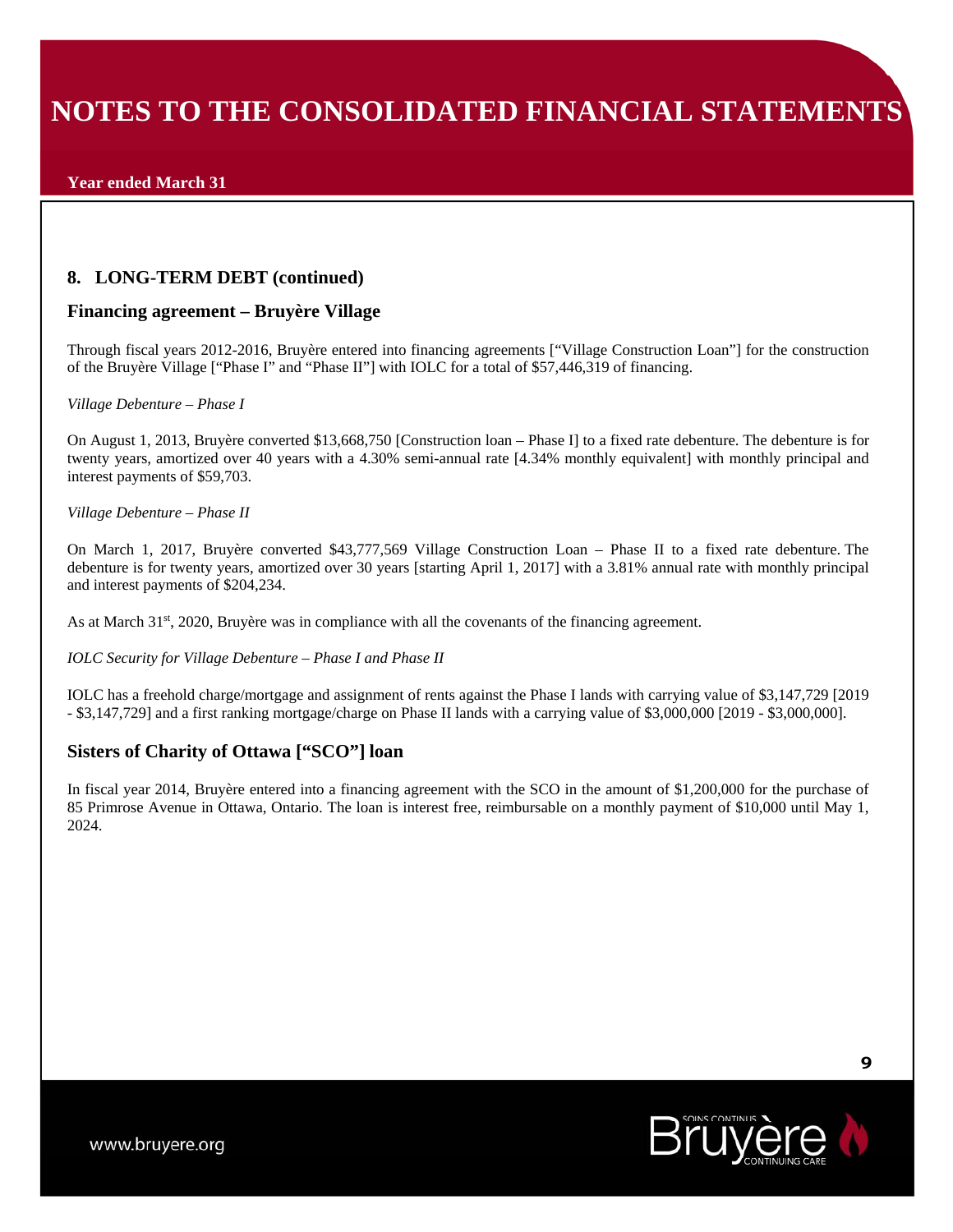### **Year ended March 31**

## **9. OBLIGATION UNDER CAPITAL LEASE**

In late fiscal year 2013, Bruyère started planning the construction of a Combined Heat and Power System [Co-Gen] at SVH.

On July 2015, Bruyère signed a lease agreement with Royal Bank of Canada [RBC] to finance up to \$2,500,000 of the equipment costs. Bruyère amended its credit facility on June 22, 2016, to add an additional \$500,000 bringing its facility to \$3,000,000 [\$3,390,000 incl. taxes]. By executing this agreement, Bruyère [Lessee] shall lease the Equipment under capital lease from RBC [Lessor] for a term of 108 months [effective June 29, 2017 until May 29, 2026] with an option to purchase for \$1 after all rentals have been paid. The lease monthly payments are \$36,117 [capital and interest], bearing interest of 3.23% and secured by the equipment under capital lease with a net book value of \$2,751,030 [2019: \$2,903,865]. The obligation under capital lease is presented as follow:

|                                                        | <b>March 31, 2020</b> | March 31, 2019 |
|--------------------------------------------------------|-----------------------|----------------|
|                                                        |                       |                |
| Obligation under capital lease                         | 2,775,443             | 3,115,070      |
| Capital repayment during current fiscal year           | (350, 543)            | (339, 627)     |
| Obligation under capital lease                         | 2,424,900             | 2,775,443      |
| Less current portion of obligation under capital lease | (361, 810)            | (350, 543)     |
|                                                        | 2,063,090             | 2.424,900      |

The repayments of capital of the obligation under capital lease for the next five years are as follow

| 2021 | 361,810 |
|------|---------|
| 2022 | 373,439 |
| 2023 | 385,442 |
| 2024 | 397,830 |
| 2025 | 410,617 |

**10** 

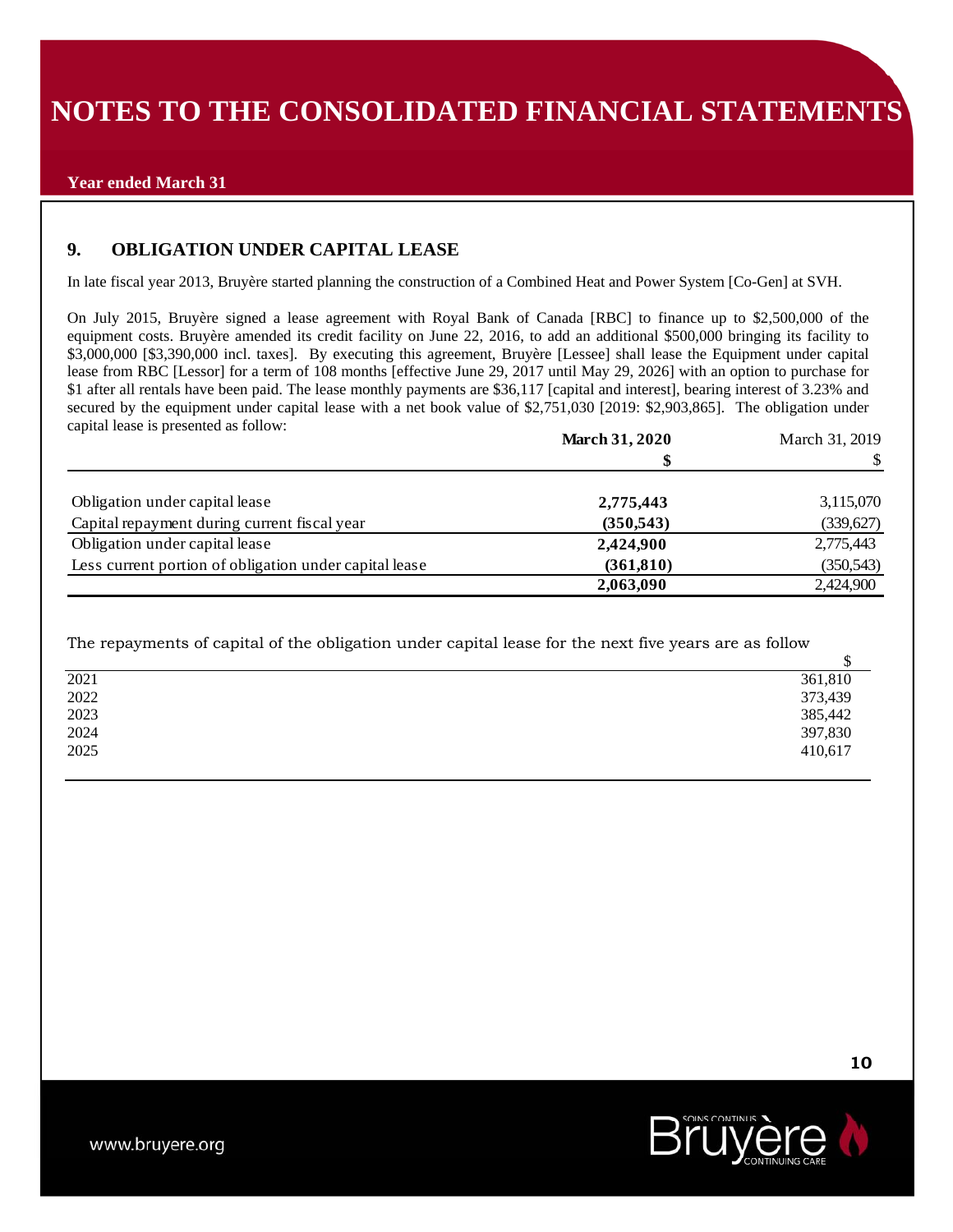## **Year ended March 31**

# **10. DEFERRED CONTRIBUTIONS RELATED TO CAPITAL ASSETS**

Deferred contributions related to capital assets represent the unamortized amount and unspent amount of grants and donations received for the purchase of capital assets and the contributed capital assets. The amortization of deferred contributions related to capital assets is recorded as revenue in the consolidated statement of revenue and expenses.

The changes in the deferred contributions balance for the year are as follows:

|                                        | <b>March 31, 2020</b> | March 31, 2019 |
|----------------------------------------|-----------------------|----------------|
|                                        |                       |                |
| Balance, beginning of year             | 155,673,852           | 159,000,816    |
| Capital grants and donations received  | 4,439,419             | 2,351,601      |
| Amortization of deferred contributions | (5,985,347)           | (5,678,565)    |
| Balance, end of year                   | 154, 127, 924         | 155,673,852    |

The balance of unamortized and unspent capital contributions consists of the following:

|                                   | <b>March 31, 2020</b> | March 31, 2019 |
|-----------------------------------|-----------------------|----------------|
|                                   |                       |                |
| Unamortized capital contributions | 151,418,919           | 153,448,918    |
| Unspent capital contributions     | 2,709,005             | 2,224,934      |
|                                   | 154, 127, 924         | 155,673,852    |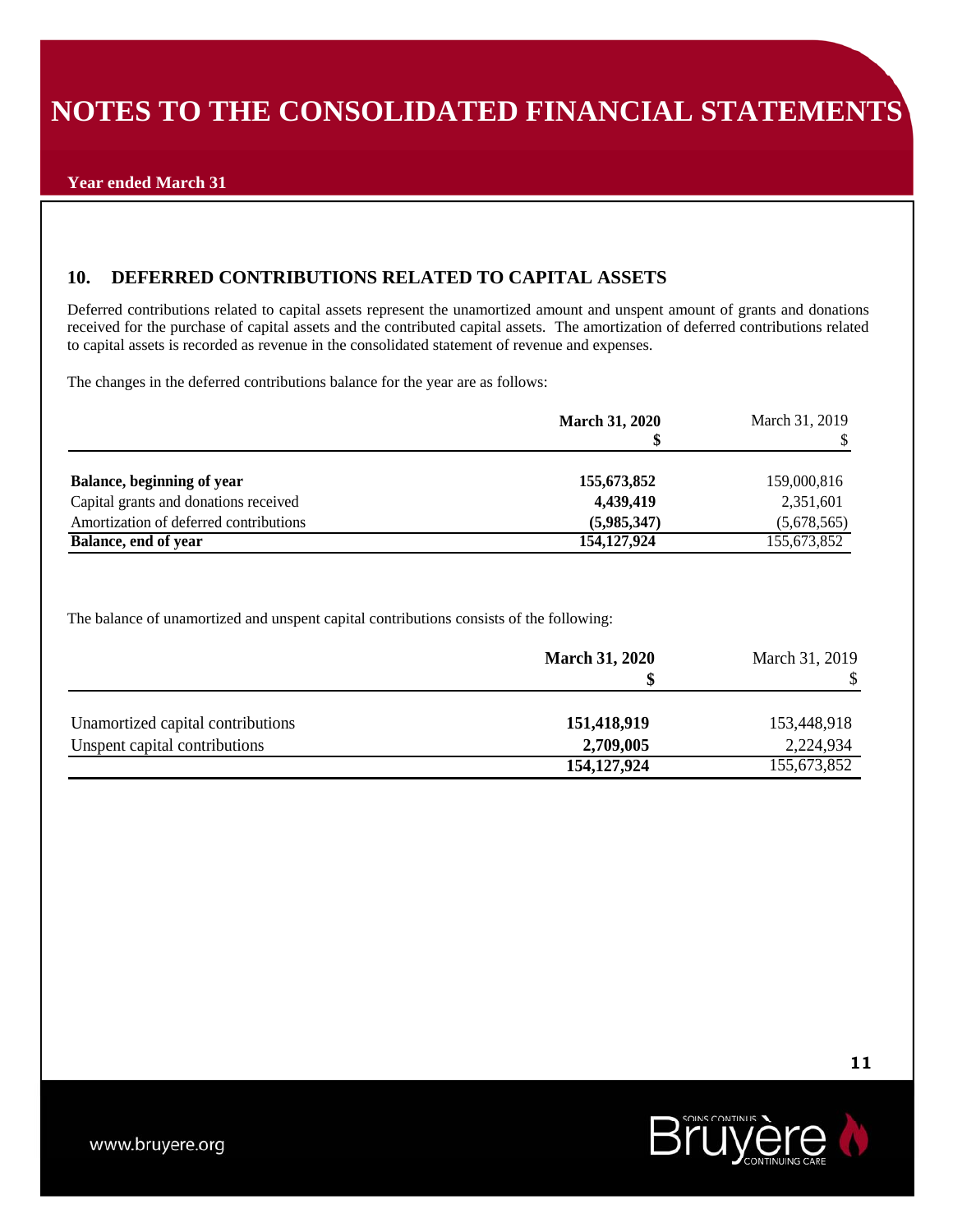# **11. NET ASSETS**

[a] Net assets invested in capital assets is calculated as follows:

|                                               | <b>March 31, 2020</b> | March 31, 2019  |
|-----------------------------------------------|-----------------------|-----------------|
| Capital assets [ <i>note 4</i> ]              | 255, 147, 375         | 261, 313, 438   |
| Less amounts financed by:                     |                       |                 |
| Unamortized capital contributions [note 10]   | (151, 418, 919)       | (153, 448, 918) |
| Total debt [ <i>note 8</i> ]                  | (54, 485, 104)        | (55,631,579)    |
| Total obligation under capital lease [note 9] | (2,424,900)           | (2,775,443)     |
|                                               | 46,818,452            | 49,457,498      |

[b] The net change in net assets invested in capital assets is calculated as follows:

|                                                     | <b>March 31, 2020</b> | March 31, 2019 |
|-----------------------------------------------------|-----------------------|----------------|
|                                                     |                       |                |
| Purchase of capital assets                          | 4,216,419             | 3,094,666      |
| Amounts financed by deferred capital contributions: |                       |                |
| Capital grants and donations received               | (4,439,419)           | (2,351,601)    |
| Changes in unspent capital contributions            | 484,071               | (7,097)        |
| Amounts financed by long-term debt                  |                       |                |
| and obligation under capital lease:                 |                       |                |
| Repayment of obligation under capital lease         | 350,543               | 339,627        |
| Repayment of long-term debt                         | 1,146,475             | 1,107,379      |
| Amortization of deferred contributions              | 5,985,347             | 5,678,565      |
| Amortization of capital assets                      | (10, 382, 482)        | (10, 482, 410) |
|                                                     | (2,639,046)           | (2,620,871)    |

[c] IOLC requires Bruyère to transfer 4% of the monthly gross income from the Village operations, into a Capital and Contingency Replacement Fund ["CCRF"]. The CCRF is for the exclusive purpose of major capital maintenance overhaul deemed necessary by both Bruyère and IOLC or debt service obligations. Any use of the CCRF shall require prior written consent by IOLC. The amount transferred in the year was \$319,409 [2019 - \$312,438].

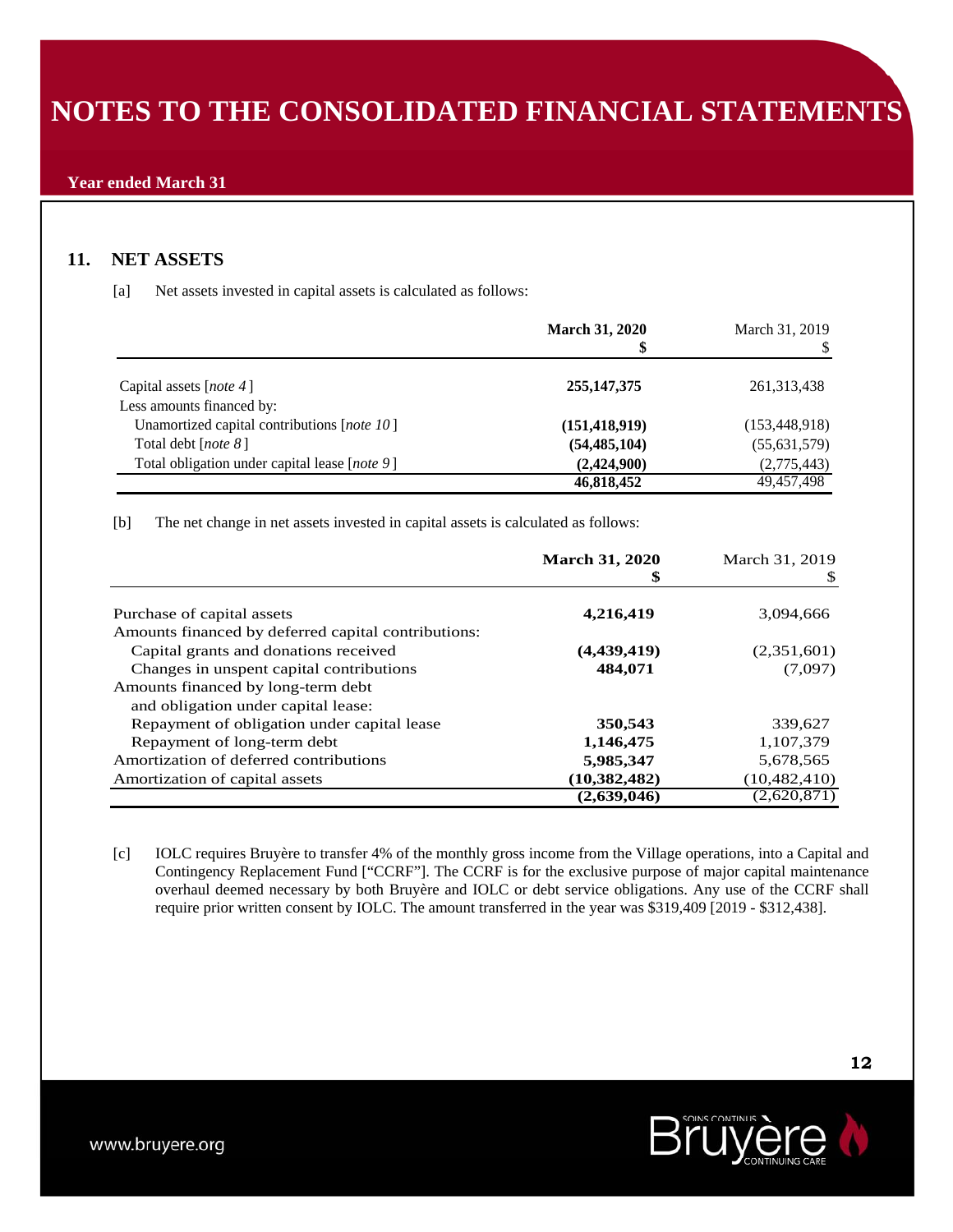# **12. RELATED PARTY TRANSACTIONS**

Bruyère exercises significant influence over the Bruyère Foundation Inc. ["the Foundation"], the Bruyère Research Institute Inc. ["BRI"], with the cross appointment of ex-officio board members as required by the by-laws of the individual corporations.

The Foundation and BRI are separate corporations, whose financial information is reported on separately. The net assets and results of operations for these entities are not included in Bruyère's consolidated financial statements.

## **Bruyère Foundation Inc.**

The Foundation was established to raise funds in support of the financial goals of Bruyère and its related entities. The Foundation is incorporated under the Corporations Act of Ontario and is a registered charity under the Income Tax Act. During the year, Bruyère received donations of \$1,165,808 [2019 - \$523,697] from the Foundation for major equipment. In addition, the Foundation donated gifts-in-kind to Bruyère, which were recorded by Bruyère at no value. Bruyère provided the Foundation with financial, human resources and information systems services as well as occupation cost at minimal charges of \$51,804 [2019 - \$51,804], based on cost and ability to pay. All revenue and expenses of the Foundation are initially respectively received and paid by Bruyère. Included in accounts receivable as at March 31, 2020 is \$94,804 [2019 – \$141,894] due from the foundation.

## **Bruyère Research Institute Inc.**

BRI was established to promote, support and carry out research towards maximizing independence and fostering exemplary care in long-term, complex continuing and in end-of-life for the elderly. BRI is incorporated under the Corporations Act of Ontario. Bruyère supported BRI's overhead with a contribution of \$727,460 [2019 - \$727,460]. Bruyère provided BRI with financial, human resources and information systems services as well as occupation cost at minimal charges of \$62,400 as at March 31, 2020 [2019 - \$62,400], based on cost and ability to pay. All revenue and expenses of BRI are initially respectively received and paid by Bruyère. Included in accounts receivable as at March 31, 2020 is \$207,846 due from BRI [2019 - \$547,761].

## **Ottawa Regional Hospital Linen Services Incorporated, Champlain Health Supply Services Inc.**

Bruyère is a founding member of the Ottawa Regional Hospital Linen Services Incorporated ["ORHLS"] and Champlain Health Supply Services Inc. ["CHSS"]. ORHLS and CHSS were established to provide laundry and procurement services, respectively to member hospitals on a cost of service basis.

For the year ended March 31, 2020, Bruyère disbursed \$1,183,981 [2019 - \$1,261,346] to ORHLS for laundry services and \$119,007 [2019 - \$107,310] to CHSS for procurement services. These amounts have been included in supplies and other expenses in the statement of revenue and expenses.

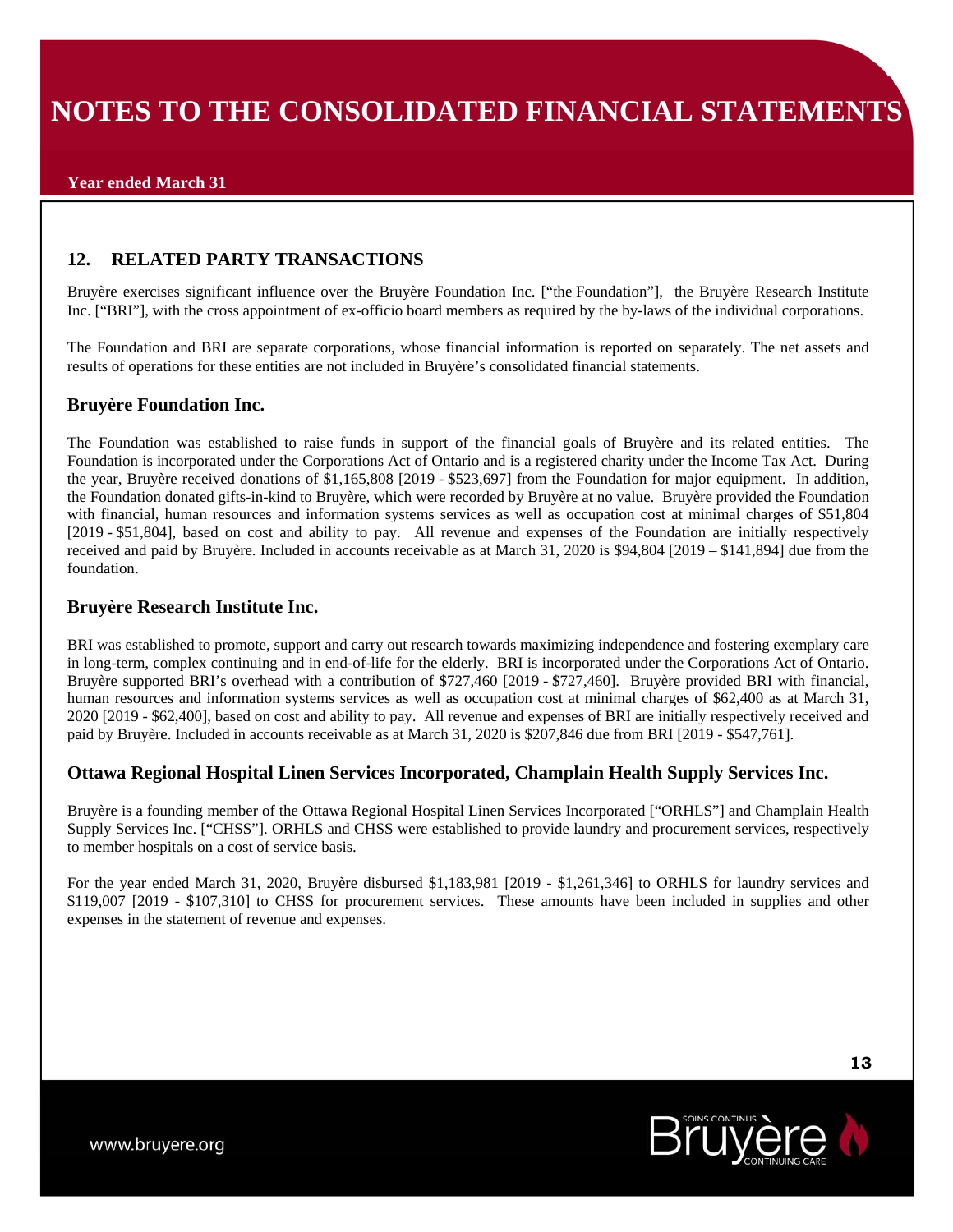### **Year ended March 31**

# **12. RELATED PARTY TRANSACTIONS (continued)**

# **Ottawa Hospitals Food Association ["OHFA"] [formerly Hospital Food Services - Ontario, Inc. ["HFS"]]**

Bruyère was a founding member of Hospital Food Services – Ontario Inc. ["HFS"]. HFS was established to provide food services, respectively to member hospitals on a cost of service basis.

For the year ended March 31, 2020, Bruyère provided a total of \$127,082 [2019 - \$1,089,499] to HFS for food purchases. This amount has been included in supplies and other on the consolidated statement of operations.

On May 13, 2019, the Board of Directors of HFS finalized the sale of substantially all of its assets to a third party purchaser. As unanimously agreed upon by the Member Hospitals and the Board of Directors of HFS, the net proceeds of the HFS sale will be distributed to each of the member Hospital's respective Foundations. Effective on the date of sale, HFS changed its operating name to Ottawa Hospitals Food Association ["OHFA"].

On November 8, 2019, the Board Directors of OHFA approved a motion to distribute \$10,000,000 to the member hospital Foundation's based on their share. The Bruyère Foundation share of the distribution is 22.13%, and the Foundation received a donation of \$2,212,978 as of March 31, 2020.

At March 31, 2020, Bruyère had an economic interest of \$1,220,868 in OHFA [2019 - \$1,984,963 in HFS] of total net assets of \$5,516,855 [2019 - \$8,969,648].

## **13. PENSION PLANS**

The majority of Bruyère employees are members of the Healthcare of Ontario Pension Plan ["HOOPP"], which is a multiemployer defined benefit pension plan available to all eligible employees of the healthcare community. Contributions to HOOPP made during the year by Bruyère on behalf of its employees amounted to \$7,102,927 [2019- \$6,866,561] and are included in the consolidated statement of revenue and expenses within the benefits contributions.

Pension expense is based on HOOPP management's best estimates, in consultation with its actuaries, of the amount required to provide a high level of assurance that benefits will be fully represented by fund assets at retirement, as provided by HOOPP. The funding objective is for employer contributions to HOOPP to remain a constant percentage of employees' contributions.

Variances between actuarial funding estimates and actual experience may be material and any differences are generally to be funded by the participating members. The most recent actuarial valuation of HOOPP as at December 31, 2019 indicated HOOPP is fully funded.

Unionized employees of the SLR are members of the Nursing Homes and Related Industries Pension Plan which is a multiemployer contributory pension plan. Contributions to this plan made during the year by Bruyère on behalf of its employees amounted to \$275,323 [2019 - \$270,799]. A group RRSP plan is also offered to non-unionized employees of the SLR. Contributions to this plan for the year totaled \$29,680 [2019 - \$32,930]. Contributions made by the employer on behalf of employees of the SLR are included in the statement of revenue and expenses within the benefits contributions.

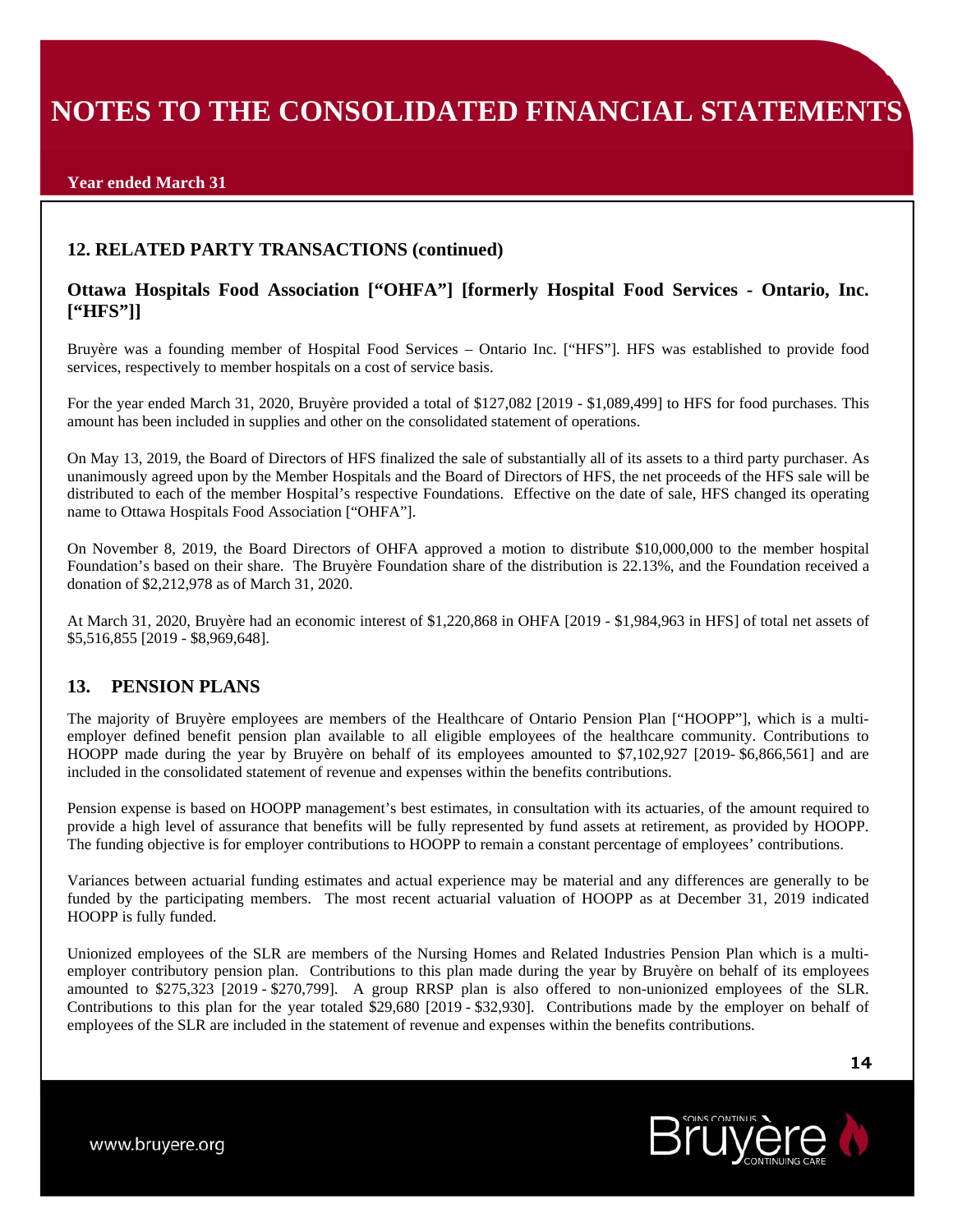## **Year ended March 31**

## **14. POST-EMPLOYMENT AND POST-RETIREMENT BENEFITS**

Post-employment benefits are comprised of vested sick leave.

Post-retirement benefits are comprised of extended health care, dental benefits and life insurance benefits for retired employees. The cost of the life insurance is covered entirely by Bruyère. The cost of the extended health care and dental benefits is the sole responsibility of the retirees, except for a subgroup of retirees, for whom Bruyère is paying 50% or 75% of the premiums depending on the union and/or the age of retirement.

An actuarial valuation was performed as at December 31, 2019 for both the post-retirement and sick leave benefits plans. The results were extrapolated to March 31, 2020 and were used to develop the expense for the period from April 1, 2019 to March 31, 2020.

The next required actuarial valuation will be performed as at December 31, 2022.

These benefits are recorded in the consolidated statement of revenue and expenses as a component of salaries and wages for \$282,600 [2019 - \$278,981] and as a component of benefit contributions for \$690,600 [2019 - \$952,600]. As of November, 2018, the employees under the Ontario Public Service Employees Union on behalf its Local 486 [OPSEU] are entitled to the retiree benefits [extended health, semi-private and dental coverage]. Past service costs related to this award totaled \$nil [2019 - \$295,200] included in the benefit contributions of \$278,981 [2019 - \$952,600].

Information about the Bruyère post-employment and post-retirement benefits is as follows:

|                                  | <b>Post-employment benefits</b> |                | <b>Post-retirement benefits</b>      |            |
|----------------------------------|---------------------------------|----------------|--------------------------------------|------------|
|                                  | <b>March 31, 2020</b>           | March 31, 2019 | <b>March 31, 2020</b> March 31, 2019 |            |
|                                  |                                 |                |                                      |            |
| <b>Accrued benefit liability</b> |                                 |                |                                      |            |
| Balance, beginning of year       | 2,650,800                       | 2,648,919      | 4,851,500                            | 4,370,200  |
| Benefit cost for the year        | 282,600                         | 278.981        | 690,600                              | 952,600    |
| Benefit payments                 | (602, 100)                      | (277,100)      | (497,100)                            | (471, 300) |
| Balance, end of year             | 2,331,300                       | 2,650,800      | 5,045,000                            | 4,851,500  |

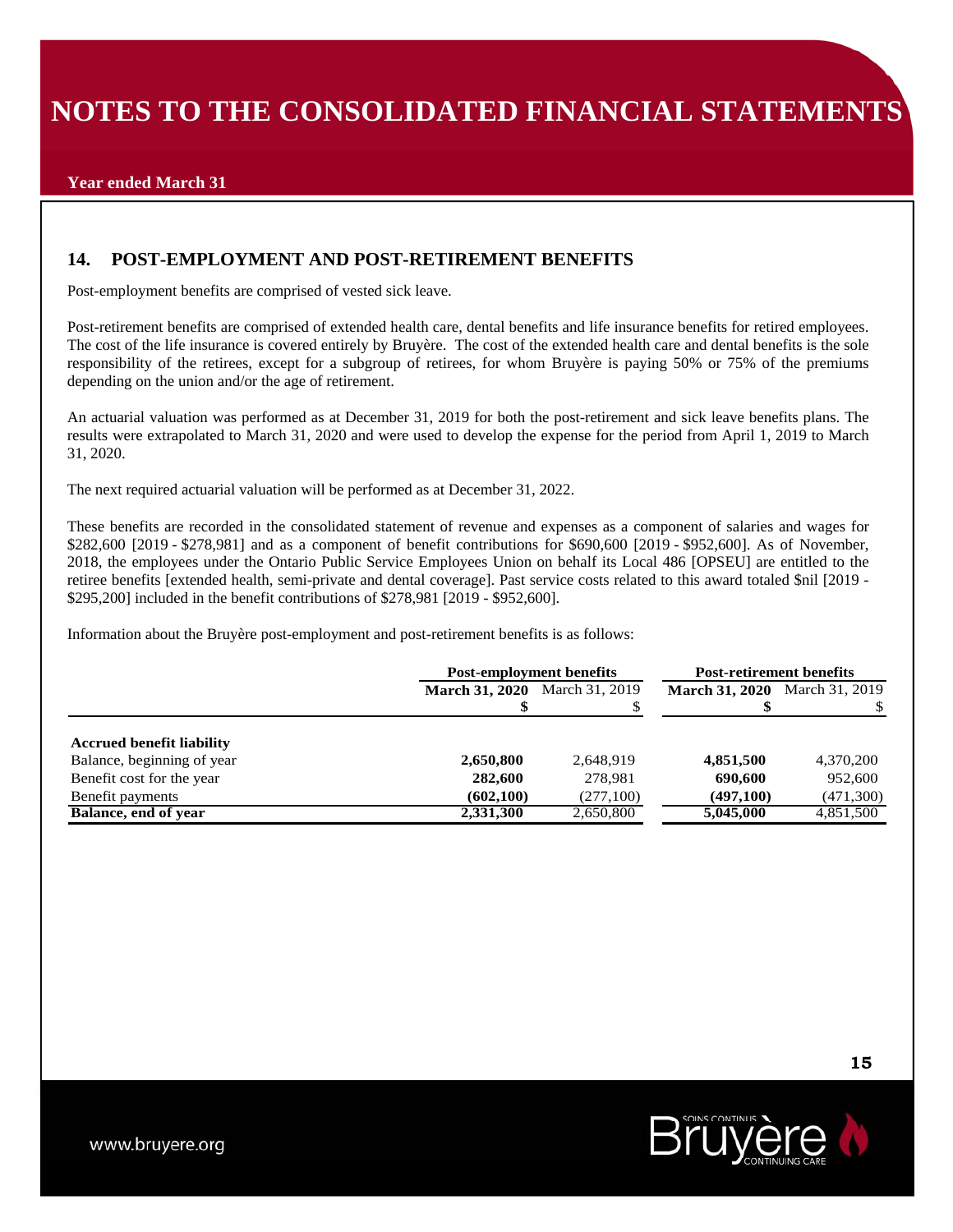# **14. POST-EMPLOYMENT AND POST-RETIREMENT BENEFITS (continued)**

The benefit cost for the year includes:

| $\overline{\phantom{0}}$                    | <b>Post-employment benefits</b> |                | <b>Post-retirement benefits</b>      |         |
|---------------------------------------------|---------------------------------|----------------|--------------------------------------|---------|
|                                             | <b>March 31, 2020</b>           | March 31, 2019 | <b>March 31, 2020</b> March 31, 2019 |         |
|                                             |                                 |                |                                      |         |
| Current service cost                        | 78,600                          | 71.600         | 306,000                              | 278,900 |
| Past service costs                          |                                 |                |                                      | 295,200 |
| Interest cost on accrued benefit obligation | 90,300                          | 98,181         | 198,800                              | 204,200 |
| Amortization of actuarial loss              | 113,700                         | 109,200        | 185,800                              | 174,300 |
| <b>Benefit cost</b>                         | 282,600                         | 278,981        | 690,600                              | 952,600 |

The reconciliation of the accrued benefit obligation to the accrued benefit liability is as follows:

|                                  | <b>Post-employment benefits</b>      |            | <b>Post-retirement benefits</b>      |             |
|----------------------------------|--------------------------------------|------------|--------------------------------------|-------------|
|                                  | <b>March 31, 2020</b> March 31, 2019 |            | <b>March 31, 2020</b> March 31, 2019 |             |
|                                  |                                      |            |                                      |             |
| Accrued benefit obligation       | 2,514,100                            | 2,960,200  | 5,181,500                            | 6,348,000   |
| Less unamortized actuarial loss  | (182, 800)                           | (309, 400) | (136,500)                            | (1,496,500) |
| <b>Accrued benefit liability</b> | 2,331,300                            | 2,650,800  | 5,045,000                            | 4,851,500   |

The key actuarial assumptions used to determine the accrued benefit obligation are:

|                                                 | <b>Post-employment benefits</b> |                | <b>Post-retirement benefits</b> |                |
|-------------------------------------------------|---------------------------------|----------------|---------------------------------|----------------|
|                                                 | <b>March 31, 2020</b>           | March 31, 2019 |                                 | March 31, 2019 |
|                                                 |                                 |                |                                 |                |
| Discount rate                                   | $3.29\%$                        | 3.18%          | $3.29\%$                        | 3.18%          |
| Salary escalation rate                          | $1.50\%$                        | 1.50%          | 1.50%                           | 1.50%          |
| Extended health care cost trend - current       |                                 |                | $6.00\%$                        | 6.25%          |
| Extended health care cost trend - ultimate      |                                 |                | $3.57\%$                        | 4.50%          |
| Dental care cost trend - current                |                                 |                | 4.00%                           | 4.00%          |
| Average remaining service years for gain & loss | 5.00                            | 5.00           | 10.00                           | 10.00          |

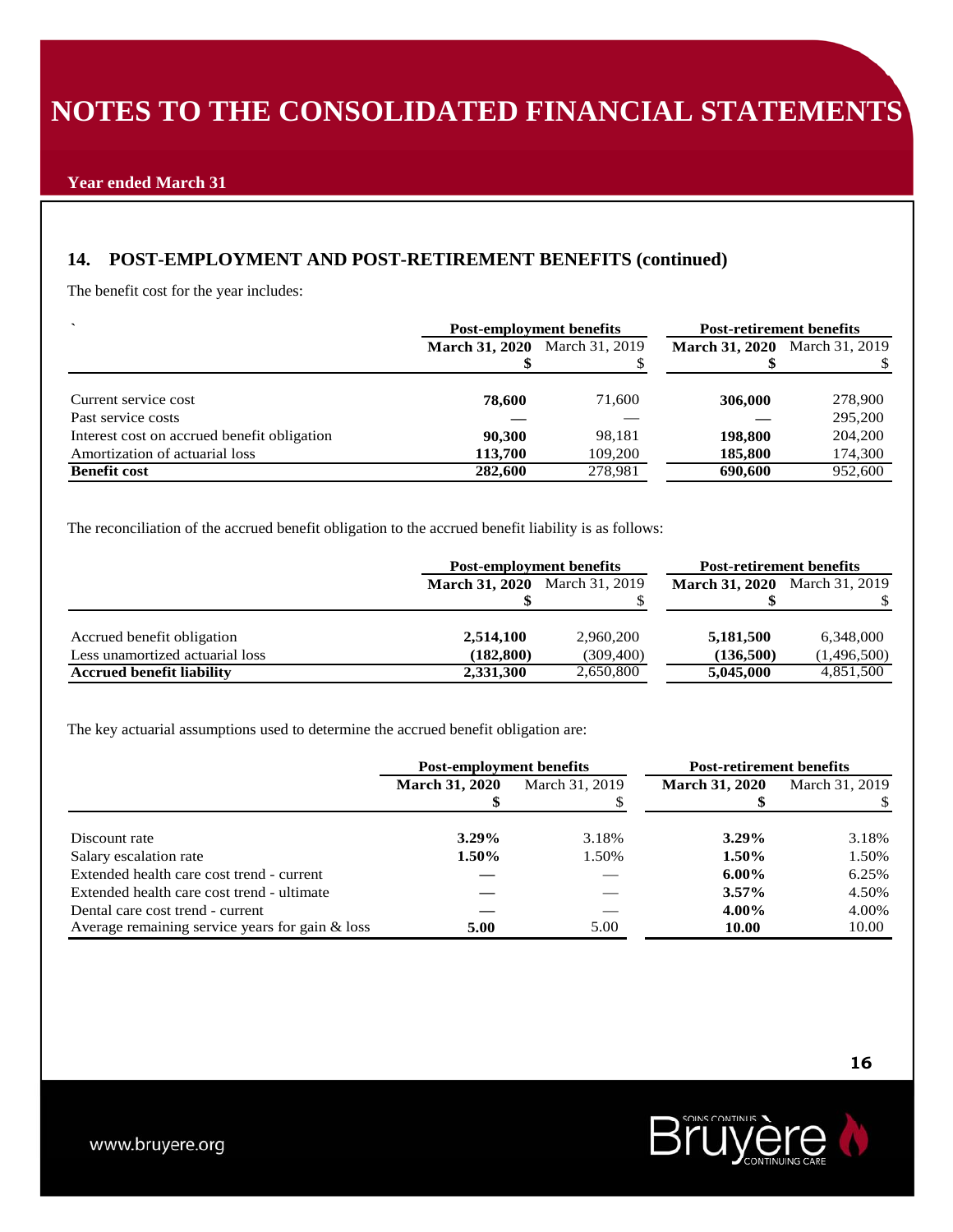### **Year ended March 31**

# **15. LINE OF CREDIT**

Bruyère has an available unsecured line of credit of \$2,400,000 [2019 - \$2,400,000], bearing interest based on the bank prime rate minus 0.75%, renewable annually. As at March 31, 2020, Bruyère had drawn \$nil [2019 - \$nil] from the line of credit, but has one [2019 - one] Letter of Guarantee drawn against the line of credit for an amount of \$512,400 [2019 - \$1,024,800]. The remaining balance of \$1,887,600 [2019 - \$1,375,200] is available to support Bruyère's cash flow requirements.

## **16. COMMITMENTS AND CONTINGENCIES**

[a] As a result of the sale of HFS on May 13, 2019, all outstanding debt of HFS had been settled, resulting in Bruyère no longer having a guarantee with respect to HFS or OHFA. At March 31, 2020, OHFA had \$nil [2019 – HFS had \$2,615,500] outstanding on an available line of credit of \$nil [2019 - \$4,615,500].

Also, as part of the closing conditions, Bruyère has committed to continue to purchase food products through an agreed upon supply agreement for three years ending May 2022.

[b] Bruyère is committed to several equipment leases and maintenance and service agreements, which expire on various dates. The minimum amounts payable over the five years until March 2025 are as follows:

|      | $\mathbf{\mathbf{\Psi}}$ |
|------|--------------------------|
|      |                          |
| 2021 | 1,793,240                |
| 2022 | 1,355,067                |
| 2023 | 532,197                  |
| 2024 | 328,479                  |
| 2025 | 52,834                   |

- [c] Bruyère is periodically involved in claims and legal actions arising in the ordinary course of business. In the opinion of management, the ultimate resolution of these matters will not have a material adverse effect on the Bruyère's financial position, results of operations, or liquidity.
- [d] In late fiscal year 2017, Bruyère started the final phase [Phase IV] of its electronic patient record. As of March 31, 2020, Bruyère's remaining commitment amounts to \$140,616 [2019 - \$796,500] over the next fiscal year.



\$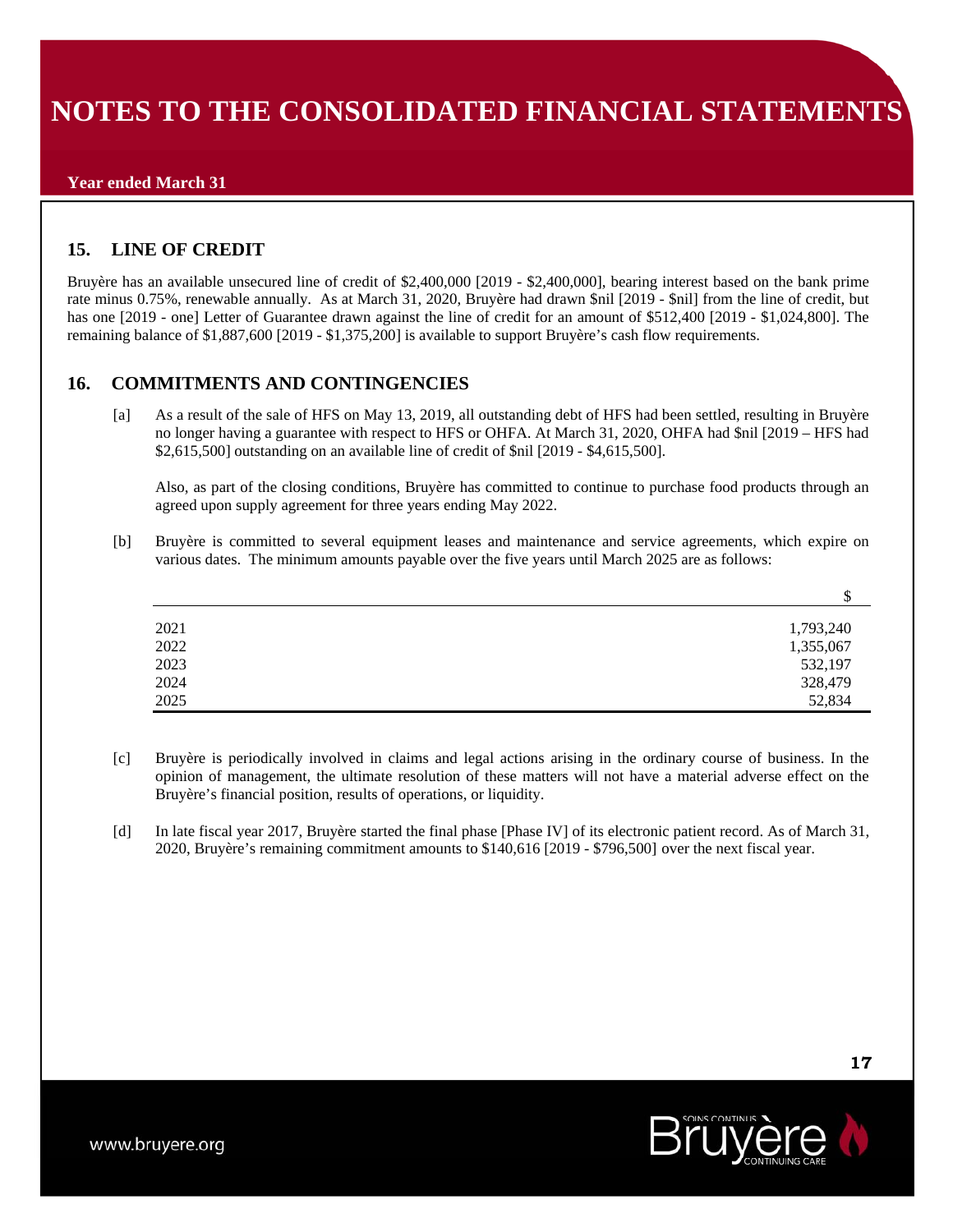# **17. CAPITAL MANAGEMENT**

Bruyère includes net assets invested in capital assets and unrestricted net assets (deficiency) in the definition of capital.

In managing capital, Bruyère focuses on liquid resources available for operations. Bruyère's objective is to have sufficient liquid resources to continue operating despite adverse financial events and to provide it with the flexibility to take advantage of opportunities that will advance its purposes. The need for sufficient liquid resources is considered in the preparation of an annual budget and in the monitoring of cash flows and actual operating results compared to the budget. As at March 31, 2020, Bruyère has met its objective of having sufficient liquid resources to meet its current obligations.

Bruyère is also subject to external restrictions through long-term debt and CCRF. As at March 31, 2020, Bruyère was in compliance with all the covenants of the financing agreements *[note 8]*.

# **18. FINANCIAL RISKS**

#### **Fair value**

The fair values of accounts receivable and accounts payable and accrued liabilities approximate its fair value due to the relatively short period to maturity of these instruments.

The fair values of the long-term debts *[note 8]* and obligation under capital lease *[note 9]* are not materially different from the carrying value.

### **Fair value hierarchy**

Financial instruments are grouped into Levels 1 to 3 based on the degree to which fair value is observable:

- Level 1 fair value measurements are those derived from quoted prices (unadjusted) in active markets for identical assets or liabilities;
- Level 2 fair value measurements are those derived from inputs other than quoted prices included within Level 1 that are observable for the asset or liability, either directly (i.e. as prices) or indirectly (i.e. derived from prices); and,
- Level 3 fair value measurements are those derived from valuation techniques that include inputs for the asset or liability that are not based on observable market data (unobservable inputs).

The fair value hierarchy requires the use of observable market inputs whenever such inputs exist. A financial instrument is classified to the lowest level of the hierarchy for which a significant input has been considered in measuring fair value.

Cash, trust assets and liabilities as well as the restricted cash are classified as level 1 financial instrument.

There were no transfers between levels for the year ended March 31, 2020 [2019 – no transfers].

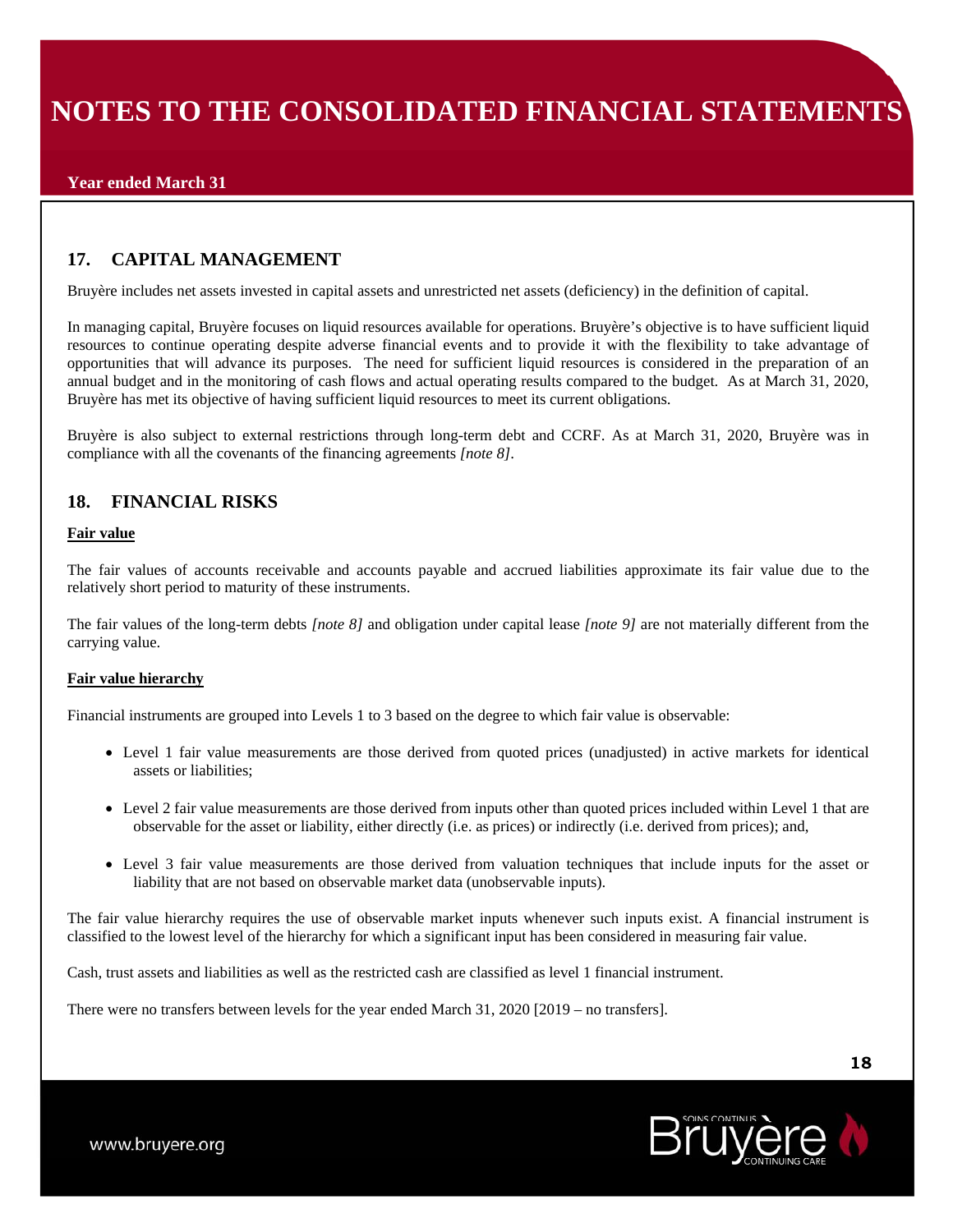### **Year ended March 31**

### **18. FINANCIAL RISKS (continued)**

#### **Financial instrument risk management**

#### *Credit risk*

Credit risk arises from the potential that a counterparty to an investment will fail to perform its obligations. Concentrations of credit risk exists when a significant proportion of investments are invested in securities with similar characteristics or subject to similar economic, political or other conditions.

Bruyère is exposed to credit risk on its accounts receivable. The maximum exposure to credit risk is the carrying value reported in the consolidated statement of financial position. Credit risk is mitigated through collection practices and the diverse nature of amounts with accounts receivable.

The accounts receivable from the Government, due to the nature of the counterparty, bears no risk to Bruyère.

Bruyère considers receivables to be past due when they are over 90 days old. At March 31, 2020, the balance of receivables over 90 days is \$331,019 [2019 - \$292,755]. Of this amount, \$30,130 [2019 - \$28,181] is due from other and \$300,889 [2019 - \$264,574] due from patients. Bruyère does not consider these amounts to be impaired. Bruyère actively manages and monitors these receivables balances. As of March 31, 2020, an impairment allowance which totals \$251,567 [2019 - \$210,862] is set up based on individual analysis basis.

There have been no significant changes from the previous year in the exposure to risk or policies, procedures and methods used to measure credit risk.

#### *Interest rate risk*

Interest rate risk is the potential for financial loss caused by fluctuations in fair value or future cash flows of financial instruments due to changes in market interest rates.

There is a risk to Bruyère's earnings that arises from fluctuations in interest rates and the degree of volatility of these rates. To effectively manage this risk, Bruyère entered into two successive fixed rate debentures [see note 8 Village Debenture Phase I – 40 years amortization and Village Debenture Phase  $II - 30$  years amortization] and entered into a fixed rate obligation under capital lease *[see note 8]*.

There have been no significant changes from the previous year in the exposure to risk or policies, procedures and methods used to measure interest rate risk.

#### *Liquidity risk*

Liquidity risk is the risk that Bruyère will not be able to meet all cash flow obligations as they come due. Bruyère mitigates this risk by monitoring cash activities and expected outflows through extensive budgeting and cash flow analysis.

Almost all accounts payable and accrued vacation and overtime pay mature within one year. The maturity dates of long-term debt and the obligation under capital lease are disclosed in *note 8 and 9* respectively*.*

**19**